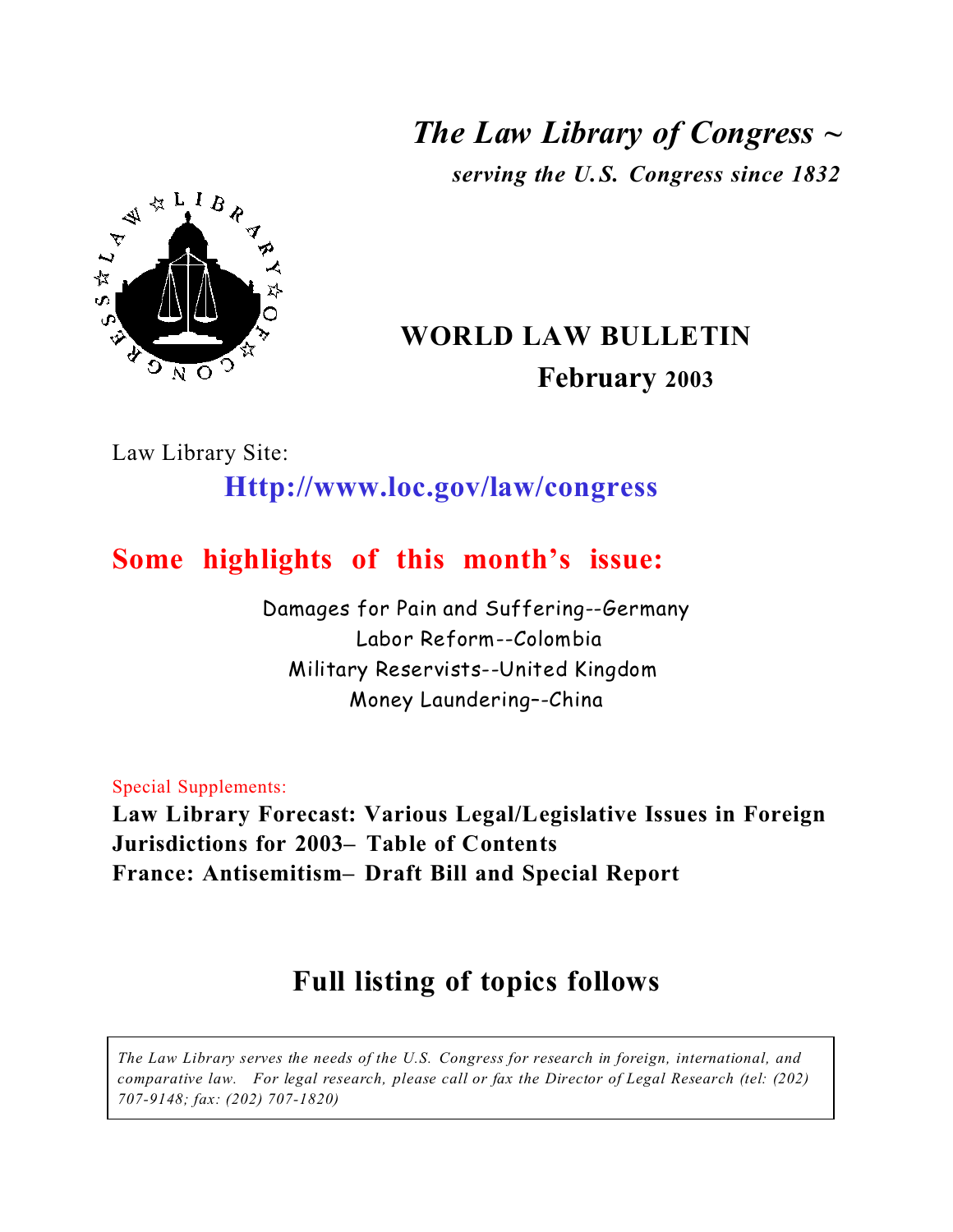*The* **WORLD LAW BULLETIN: a monthly awareness service prepared by the Staff of the Law Library of Congress. Editors: Constance Axinn Johnson and Wendy Zeldin. The Bulletin and information on Law Library services for Congress can be found online: http://www.loc. gov/law/ congress.**

**The Global Legal Information Network (GLIN) a primary source of authentic legal information serving congressional research needs, is accessed through the Internet at: http://www. loc.gov/glin. Law Librarian of Congress and Chair, Executive Council, GLIN: Rubens Medina, tel.: 7-5065.**

## **Contents by Region**

#### **AMERICAS**

Colombia– Expropriation law – Labor r eform law Ecuador– Urgency for tax reform Peru– Concern over terrorists' legal strategies

#### **ASIA**

| China- Criminal code amended                    |
|-------------------------------------------------|
| $-$ Money laundering                            |
| Japan- Intellectual property proposals          |
| Korea, S.- Domestic violence law amended        |
| - Draft international convict transfer law      |
| Taiwan– Bill passed to protect women's finances |
| - State secrets law                             |
|                                                 |

#### **EUROPE**

Czech Rep.– Supreme administrative court Germany– Reform of torts law Netherlands– Proposal for non-court punishment U.K.– Parish councillors revolt against "snoopers charter"

– Reservists fear job losses

#### **NEAR EAST**

Israel– Alleged illegal intervention in election campaign

#### **SOUTH PACIFIC**

Australia– Crackdown on overseas tax havens – Privacy law blinds private eyes

#### **INT'L LAW & ORGANIZATIONS**

Brazil/Colombia– Antiterr orism efforts

Cape Verde/Cuba– Agreement between political parties

Colombia/U.S.– Possibility of trade ties

Mexico/U.S.– Hearing before International Court of Justice

U.S./Malaysia/S. Korea– Container security initiatives

Western Hemisphere– Inter-American conference against terrorism

#### **Topics this Month**

Anti-terrorism Container security Copyright Courts Criminal law Domestic violence Ethics Expropriation Labor law Military reserves Patents Privacy issues Secrecy Taxation Terrorism Torts Trade ties Women's rights

PLUS: Law Library Products and EU Developments

Special Supplements:

• **Law Library Forecast: Various Legal/Legislative Issues in Foreign Jurisdictions for 2003– Table of Contents • France: Antisemitism– Draft Bill and Special Report**

*EDITORIAL NOTE: The items presented in the World Law Bulletin have been selected for their special significance to the U. S. Congress, either as they relate to a particular or general legislative interest, or as they may have a bearing on issues affecting the U. S. and its interaction with other nations. Selections should in no way be interpreted as an indication of support or preference for any legal or political stance.*

WLB 2003.02, February 2003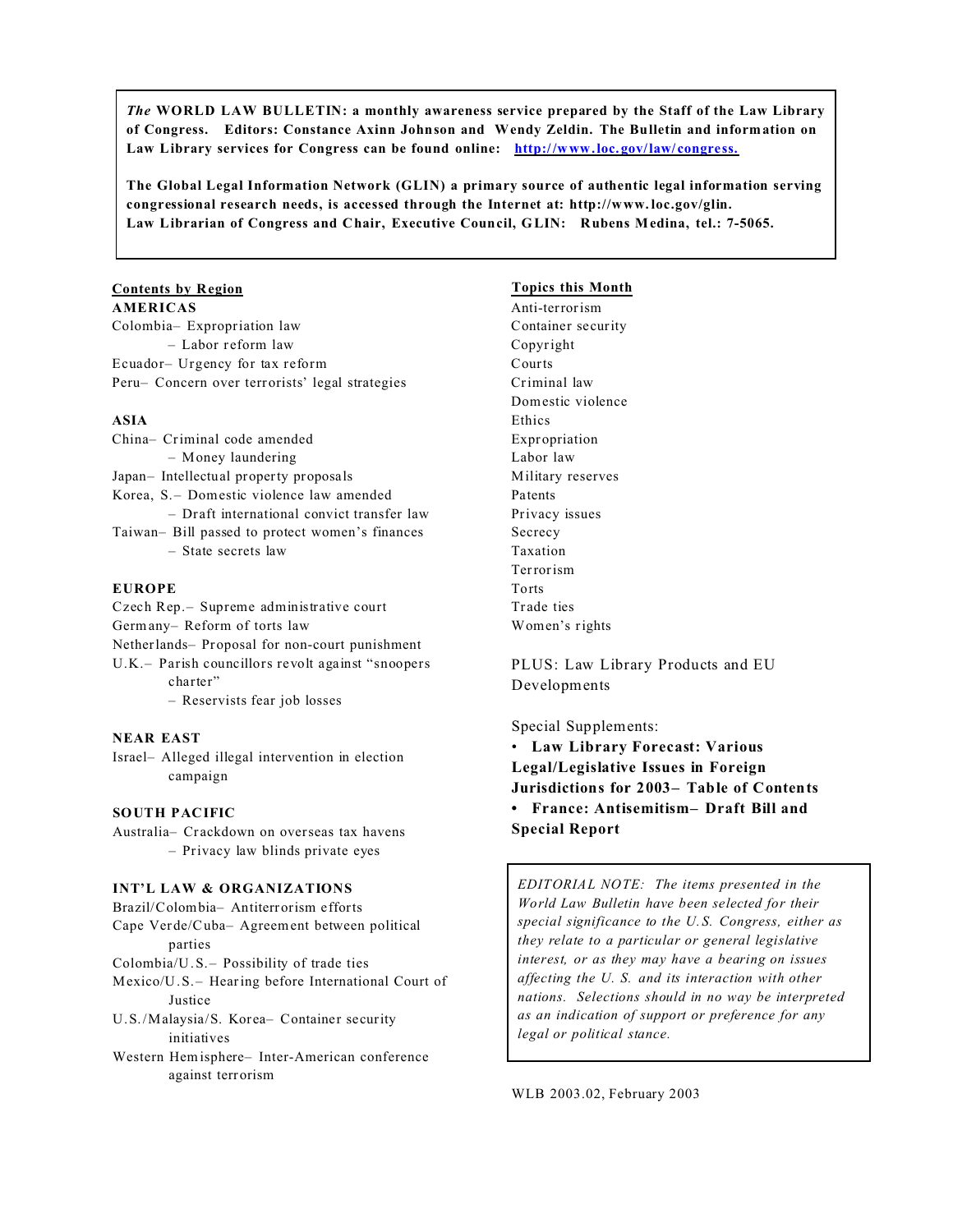#### **AMERICAS**

#### **COLOMBIA--Expropriation Law**

On December 27, 2002, the Colombian government passed a new Expropriation Law streamlining the process of asset forfeiture. According to Law 785 of 2002, the asset forfeiture process will take only four months instead of two years as established by the previous law. The reformed process also allows citizens who report the existence of assets obtained illegally or used to commit crimes to be granted an award equal to five percent of the commercial value of the assets. The new Law provides that assets subject to expropriation include those that have been obtained using illegal funds and that once in the possession of the State, they can be allocated for community purposes. A more transparent system to manage expropriated assets, whose seizure is assigned to the National Drug Directorate, is also covered by the Law. ("Uribe Signs New Expropriation Law,"*El Espectador*, Jan. 3, 2003, via FBIS.)

(Sandra Sawicki, 7-9819)

#### **COLOMBIA--Labor Reform Law**

President Alvaro Uribe signed a Labor Reform Law on January 2, 2003, that includes a number of incentives for businesses to create jobs quickly and, at the same time, provides greater social protection for the poorest citizens. Law No. 789 extends the work day so that companies can hire two shifts, creates subsidies for employment and unemployment, and reduces the surcharges for work on Sundays and holidays. The employment subsidy is aimed at small- and medium-sized businesses that create jobs for unemployed heads of households. The subsidy will be given directly to the employer and priority will be given to businesses in rural areas, especially those most affected by displacement and armed conflict. The Law creates a six-month unemployment subsidy intended for unemployed female heads of households with children under the age of 18 years. ("Uribe Signs Labor Reform Law," *El Espectador,* Jan. 3, 2003, via FBIS.) (Sandra A. Sawicki, 7-9819)

#### **ECUADOR--Urgency for Tax Reform**

It was reported that in late January 2003, the Ecuadorian government will send a tax reform bill to the national legislature and recommend that the debate be a matter of economic urgency. The package will include basic laws on customs and the petroleum sector. The bill will widen the taxpayer base for the valueadded tax and eliminate loopholes in the income tax. The greatest increase will be in special excise taxes, and a ten percent tax will be imposed on the purchase price of new motor vehicles. ("Ecuadoran Government To Send Tax Reform Bill to Congress for Urgent Debate," *CRE Satelital,* Jan. 22, 2003, via FBIS.)

(Sandra Sawicki, 7-9819)

#### **PERU--Concern over Terrorists' Legal Strategies**

The Attorney General of Peru, Pilar Freitas, recently expressed concern for Peru's justice system and security in view of the large number of *habeas corpus* writs that have been filed by persons found guilty of terrorism seeking to have their verdicts annulled on the grounds that they were tried according to legislation that is currently being challenged. These prisoners could demand to be released from prison upon the overturning of their sentences and before the start of new trials. Freitas said that this gap in time would be a "judicial limbo," during which terrorists' lawyers could demand their clients' release from prison since there would be no arrest warrants against them. Convicts would also revert back to defendant status with all the related rights.

The Attorney General also said that more judicial tools are needed to avoid the legal bind that is evolving and that the government should establish a judicial strategy in order to prevent a deluge of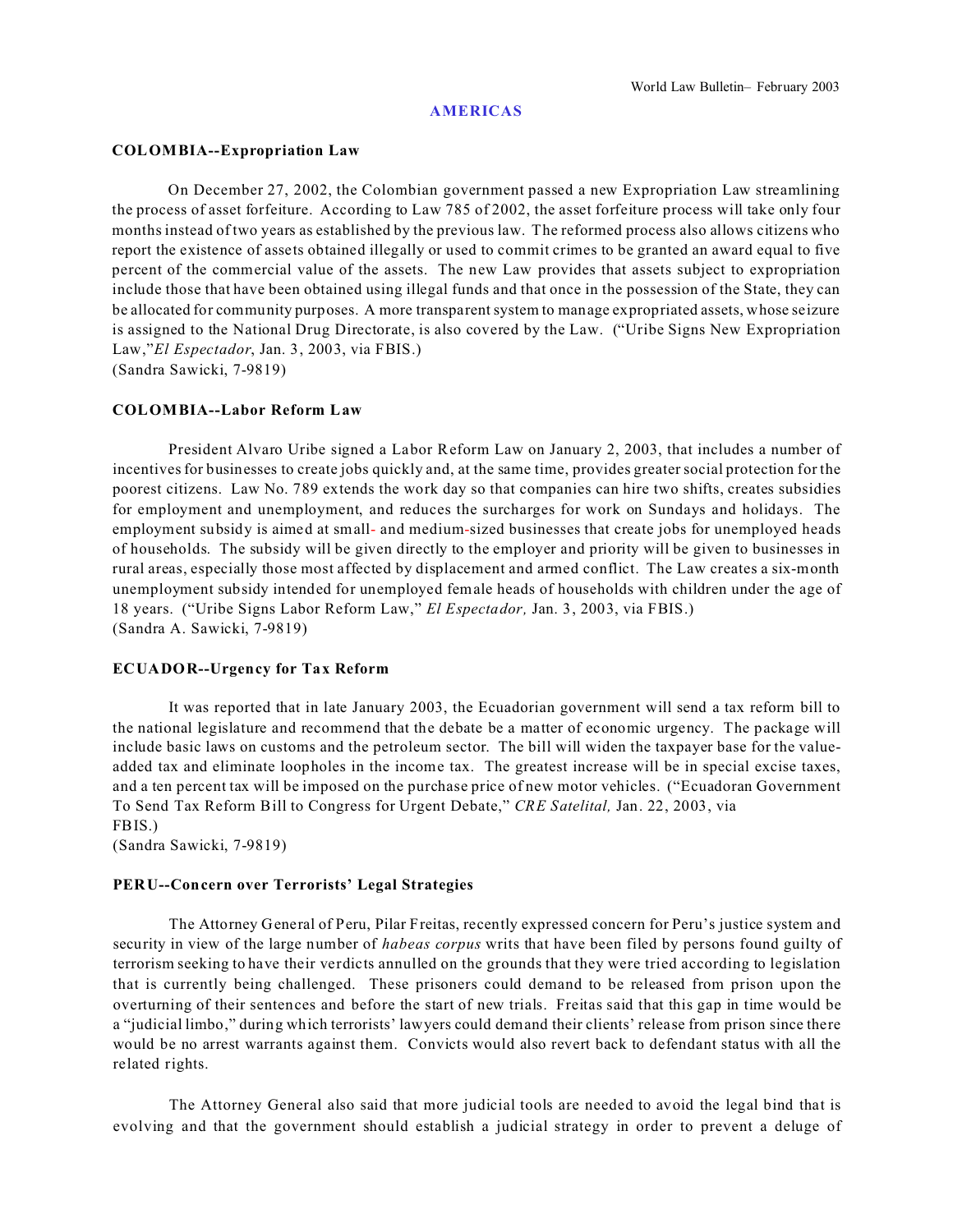lawsuits of this type against the judicial system. Moreover, she stated, prosecutors and judges should be provided with proper and adequate facilities and means to perform their jobs. ("Attorney General Views Terrorists' Legal Tactics," El Comercio, Jan. 2, 2003, via FBIS.) (Sandra Sawicki, 7-9819)

#### **ASIA**

#### **CHINA–Criminal Code Amended**

The Standing Committee of the National People's Congress adopted an amendment to the Criminal Code on December 28, 2002, that was effective immediately. The stated purpose of the amendment was to protect the market economy, the administration of public order, the modernization of society, and the security of citizens. Its eight substantive articles increase the severity of punishment for a variety of crimes, including producing and selling medical equipment that is not up to standard and employing a minor under the age of 16 in heavy physical work or work in dangerous places or with hazardous materials. Environmental provisions include harsher punishments for evading customs in the transportation of solid, liquid, or gaseous wastes from abroad and illegally destroying protected trees or other plants. In addition, the use of the law for personal gain or favoring or unfairly targeting an individual by a judicial officer involved in a criminal investigation is defined as a crime, which, in the most serious cases, can result in a significant prison term. Similar provisions apply to those rendering civil or administrative decisions, and increased punishments are also applied to judicial officers who accept bribes. ("Full Text of Amendment (IV) of PRC Criminal Law," Isinolaw, Dec. 28, 2002, via FBIS, Jan. 14, 2003.) (Constance A. Johnson, 7-9829)

#### **CHINA–Money Laundering**

The People's Bank of China (PBOC) issued China's first set of provisions against money laundering on January 13, 2003. On January 14 and 15, the Bank also published measures requiring financial institutions to report suspicious and large *renminbi* transactions and foreign exchange transactions. The provisions and the two sets of reporting management measures all enter into effect as of March 1, 2003. China's drive against money laundering was reportedly launched in June of 2002 when the PBOC set up two departments to monitor suspicious transactions and to coordinate inter-ministry cooperation.

The Anti-Money Laundering Provisions of Financial Institutions define money laundering as acts of nominally legalizing the illegal gains of drug crimes, organized crime, terrorist acts, and smuggling and the income derived therefrom by going through various means to cover up and hide their origin and nature. Penalties in the form of a warning, a fine, or demotion for the high-level personnel in charge are imposed for an institution's failure to set up its own specialized anti-money laundering organs, to report on large or suspicious transactions, or to refuse services to customers with suspicious identities, among others. The Reporting Management Measures for Large and Suspicious Payment Transactions in *Renminbi* and the Reporting Management Measures for Large and Suspicious Foreign Exchange Fund Transactions contain detailed definitions and penalties for violation of the provisions. ("Bank Cleans Up Cash Laundering," China Daily, Jan. 16, 2003, via LEXIS/NEXIS; "China Issues Money-Laundering Regulations for Financial Institutions," AFX-Asia, Jan. 14, 2003; "China issues Regulation on Money Laundering," *Xinhua,* Jan. 13, 2003, via FBIS; "People's Bank of China Steps Up Supervision of Foreign Exchange Trading," *Xinhua*, Jan. 15, 2003, via FBIS; "PRC Announces Move To Tighten Control of RMB Payments, Ward Off Money Laundering," *Xinhua,* Jan. 14, 2003, via FBIS.) (W. Zeldin, 7-9832)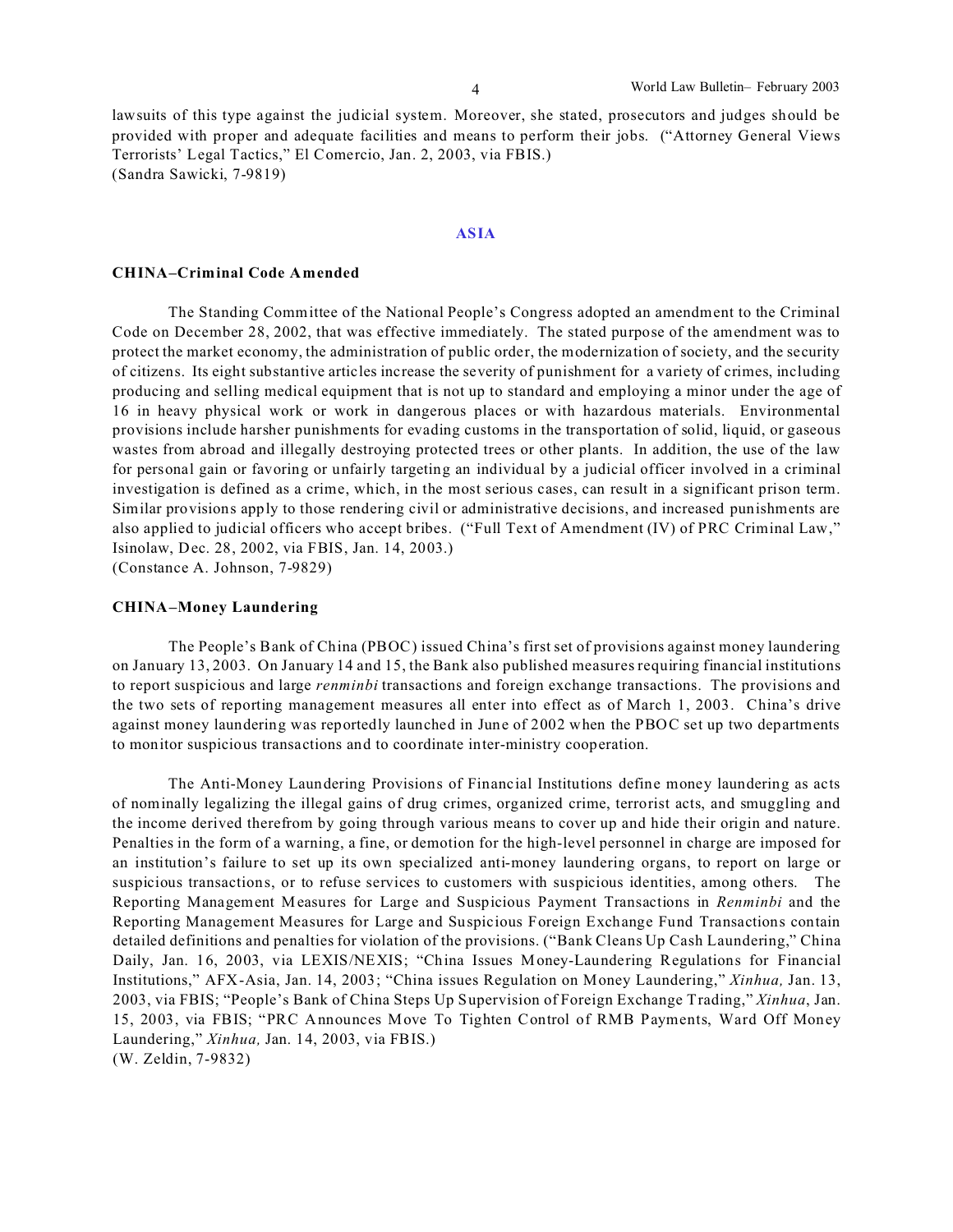#### **JAPAN–Intellectual Property Proposals**

The Strategic Council on Intellectual Property submitted six bills relating to intellectual property (IP) to the Japanese Diet (Parliament) on January 20, 2003. A proposed revision to the copyright law, covering all multimedia products on which copyright is still valid when the revised law is enacted, extends authorial copyright for movies and animation from the current 50 years to 70 years after initial publication. To accelerate legal procedures for lawsuits involving patents, the Code of Civil Procedure will be revised to allocate more patent experts to focus on such lawsuits to the Tokyo and Osaka district courts (*see also* next paragraph). The Seed and Seedling Law will be amended to raise to ¥100 million (from ¥3 million) (US\$846,740 versus \$25,402) the penalty for corporate infringement of registered growers' right to exclusive use of new plant varieties. A proposed revision to the Customs Tariff Law places an import ban on crop plants grown in violation of the right of seed growers and allows petitions against imports of items produced through piracy of patents and other industrial rights. A bill drafted by the Ministry of Economic Trade and Industry (METI) calls for the Unfair Competition Prevention Law to be amended to create criminal penalties for "highly mischievous" leaks of trade secrets. The scope of leaks subject to punishment will apparently be limited, however, so as not to discourage whistle blowers and media reporting.

In a related move, the Government and the Liberal Democratic Property have begun talks to create by 2006 a high court specializing in intellectual property issues, in order to develop IP law and reconcile conflicting decisions from the current eight appellate high courts. Creation of such a court would reportedly be "the most drastic organization reform of the courts since World War II." The reform would occur in two stages: 1) appeals of patent infringement cases will be concentrated in the Tokyo High Court, a change incorporated in a proposed bill of amendment to the Code of Civil Procedure; 2) the IP department of the Tokyo High Court will be turned into the ninth high court and would use an *en banc* system (all judges of the court sit on the panel) for major cases in order to effect unified decisions.

In addition, METI plans to establish offices in China to help Japanese companies fight copyright violations in China. The offices, to be set up in the Japanese Embassy in Beijing and in the Japan External Trade Organization in Shanghai and Hong Kong, will provide data on fake goods to local subsidiaries of Japanese companies and will respond to complaints from Japanese companies whose products have been pirated, in some cases asking the Chinese government to take action against violators. ("Japanese Government Eyeing Extension of Copyright on Movies, Animation," *The Daily Yomiuri*, Jan. 16, 2003, via FBIS; "Laws on Intellectual Property Protection To Be Revised," *Kyodo*, Jan. 16, 2003, via FBIS; "Japan: Government Considers Creating Intellectual Property High Court by 06," *Nikkei Telecom 21*, Jan. 14, 2003, via FBIS, Jan. 15, 2003; "Japan: METI To Set Up Offices in China To Stop Copyright Violation," *Nikkei Telecom 21*, Jan. 21, 2003, via FBIS.) (W. Zeldin, 7-9832)

#### **KOREA, SOUTH–Domestic Violence Law Amended**

Public prosecutors can order the detention of a violent family member in a police cell or prison under an amendment of the domestic violence law adopted December 18, 2002 (Law No. 6783, *Kwanbo* No. 15278, Dec. 18, 2002). In order to promote sound family life and protect the human rights of victims of domestic violence and members of their households, when the violence is likely to recur and when other measures such as restraining orders have not been effective by themselves, the nine-article amendment authorizes detention as a provisional remedy. [**GLIN**]

(Constance A. Johnson, 7-9829)

#### **KOREA, SOUTH–Draft International Convict Transfer Law**

The Justice Ministry of the Republic of Korea (ROK) has proposed a draft law on international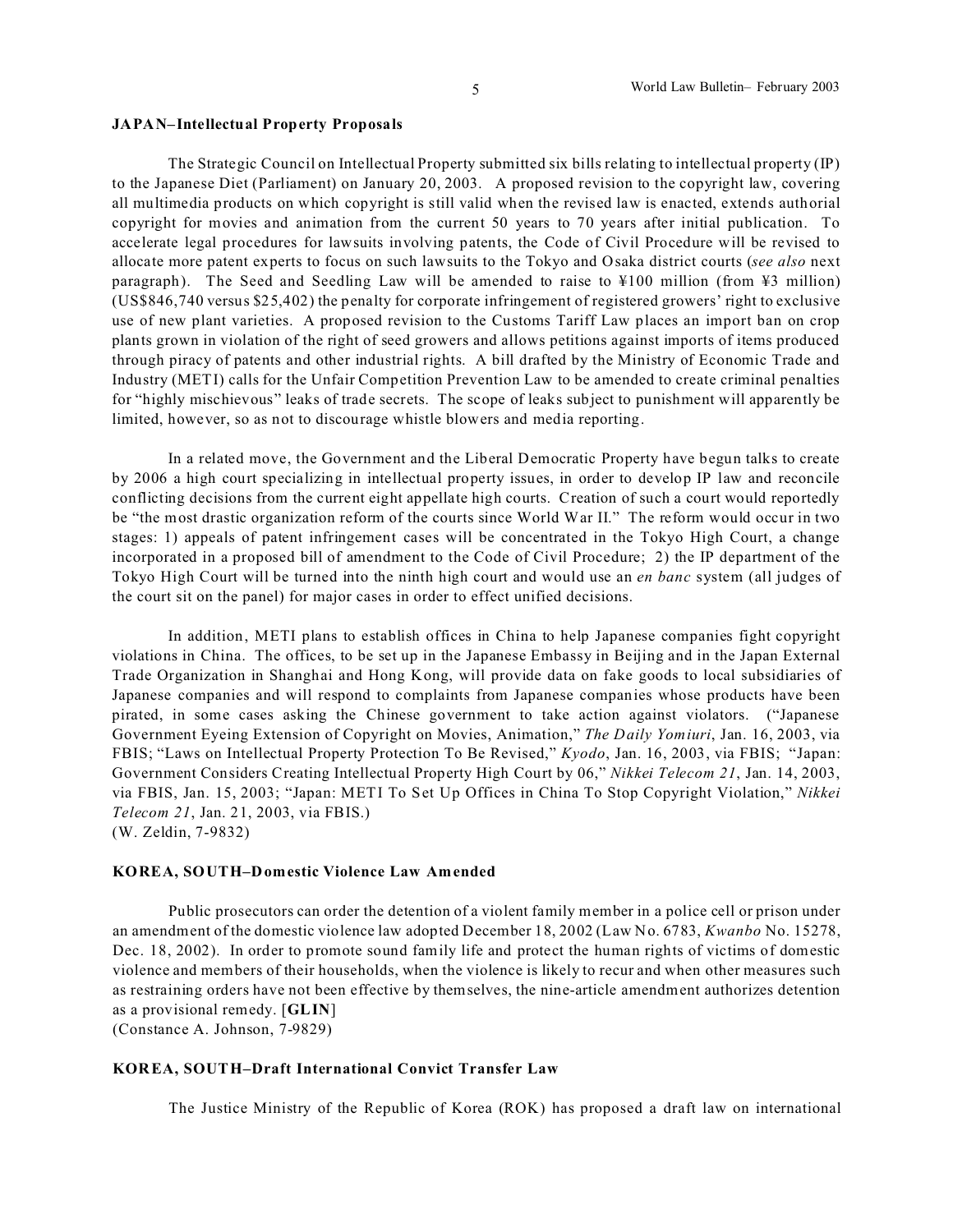transfer of convicts, under which South Koreans imprisoned abroad would be able to serve their sentences in the ROK, while foreigners convicted of crimes in the ROK would be allowed to be incarcerated in their home countries. Prisoners who have more than six months of their prison terms left to serve and who are approved by both countries involved would be eligible for transfer, with the exception of those who fail to pay fines. Convicts transferred home to Korea will have to serve the terms imposed in the foreign jurisdiction, but the maximum time will be limited to 25 years unless the sentence is life imprisonment. They may also benefit from paroles, pardons, and sentence reductions available under domestic law.

The Ministry expects the bill to take effect at the earliest during the second half of 2003. An official stated that about 300 Koreans and 300 foreigners may be affected by the proposed law and that the Government would seek to bring home the overseas prisoners after concluding treaties with the relevant countries. ("ROKG Drafting International Convict Transfer Law," *The Korea Times*, Jan. 18, 2003, via FBIS.)

(W. Zeldin, 7-9832)

#### **TAIWAN– Bill Passed to Protect Women's Finances**

On January 14, 2003, Taiwan's parliament, the Legislative Yuan, passed a bill designed to amend the Civil Code to give greater protection to the finances of married people, especially women who are more likely to be financially dependent. The proposed law would allow a married person to file a request to have a spouse's property seized provisionally during the process of a divorce. This would prevent departing spouses from avoiding the payment of alimony in the earlier stages of the process of ending a marriage. The request for provisional seizure must be accompanied by collateral in a value of one-tenth that of the property to be taken. (Hong Kong, AFP, Jan. 14, 2003, via FBIS, Jan. 14, 2003.) (Constance A. Johnson, 7-9829)

#### **TAIWAN–State Secrets Law**

The Legislative Yüan passed the Statute To Safeguard National Secrets on January 14, 2003. A companion draft freedom of information act has been approved by the Executive Yüan (Cabinet) but is not yet on the legislative agenda. The new Law divides national secrets into three categories: top secret, extremely secret, and ordinary secret, to remain secret for no longer than 30 years, 20 years, and 10 years, respectively. Under previous measures, there were four categories of secrets, and documents could remain secret for up to 60 years. The Law stipulates who is empowered to declare a document secret (e.g., for top secret documents, only the President, Premier, or authorized ministers) as well as a clear procedure for the determination, management, and review of confidential documents. The degree and duration of confidentiality must be clearly listed on such material. Each government agency is obligated to review all of its confidential documents and determine whether or not they should remain classified; those not reclassified as confidential within two years will lose their secret status. The act of illegally probing into or gathering national secrets is punishable by a prison term of up to five years; leaking or selling such secrets, by a term of one to seven years. Legislators struck down a draft provision that would have given government agencies the right to take out an injunction against media outlets to prevent them from publishing State secrets. ("CNA: Taiwan Enacts National Secret Protection Law," Taipei *Central News Agency*, Jan. 14, 2003, via FBIS; "Taiwan 'State Secrets' Law Approved," *Taiwan News*, Jan. 15, 2003, via FBIS.)

The Law has been criticized in the press for failing to provide for an independent supervisory mechanism, for failing to clearly delimit the scope of what can be classified as secret by the authorized officials, and for failing to set forth how courts will determine what constitutes secret versus public information in the case of a dispute. ("CNA: Taiwan Enacts National Secret Protection Law," Taipei *Central News Agency*, Jan. 14, 2003, via FBIS; "Taiwan 'State Secrets' Law Approved," *Taiwan News*, Jan. 15, 2003,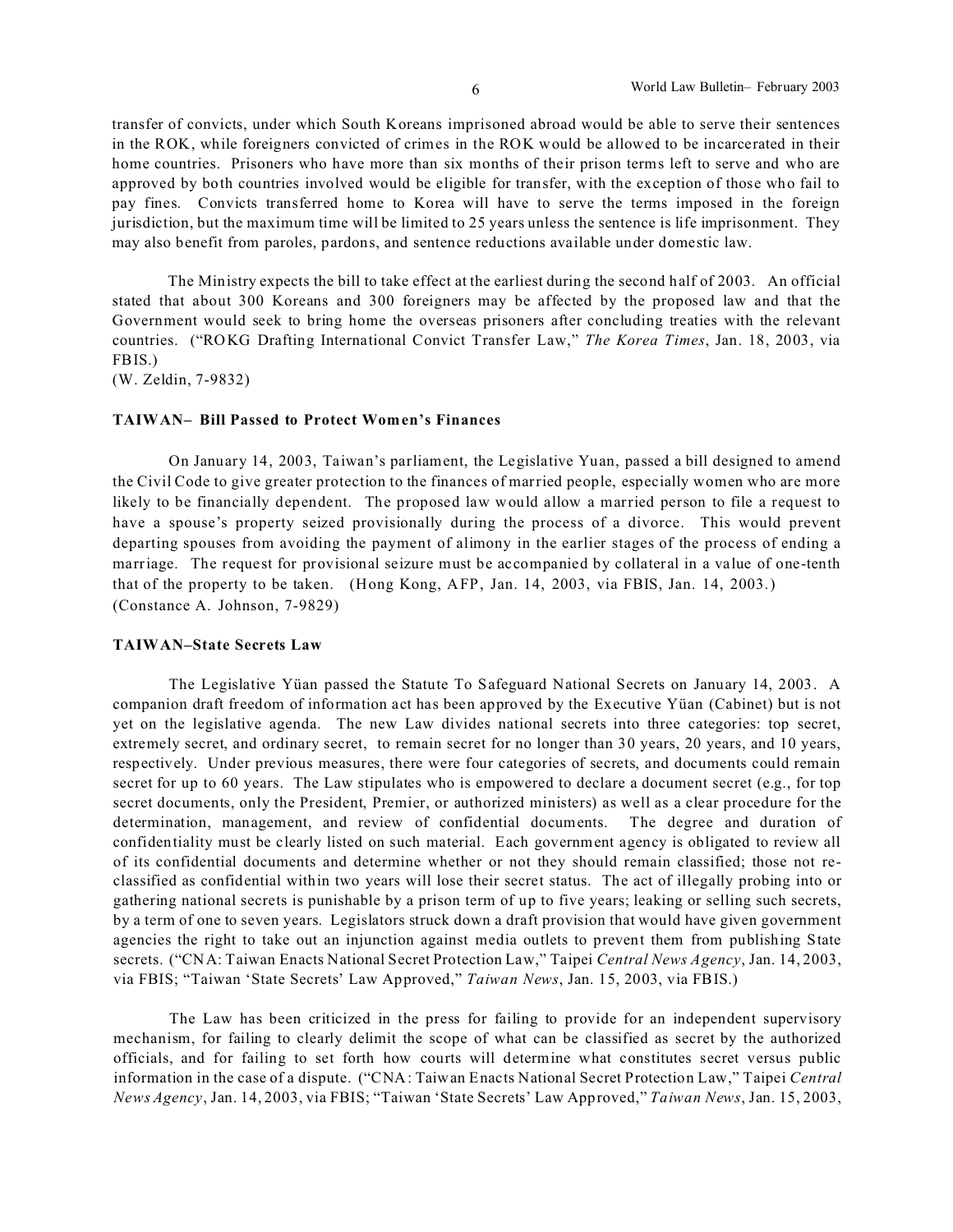via FBIS; "Taiwan: Lien-ho Pao Editorial Discusses Need for Supervision of State Secrets Law," Lien-He Pao, Jan. 22, 2003, at 2, as translated in FBIS, Jan. 21 [sic], 2003.) (W. Zeldin, 7-9832)

#### **EUROPE**

#### **CZECH REPUBLIC–Supreme Administrative Court**

Although the Czech Constitution of 1992 provided for the establishment of a Supreme Administrative Court in its article 91, the Court has been established only with the enactment of a Law (Law of Mar. 21, 2002, No. 150, *Collection of Laws*). The Court began to function as of January 1, 2003, in the city of Brno. The Law also established regional administrative courts to act as first-level administrative courts, on the basis of whose decisions a petition of cassation may be brought to the Supreme Administrative Court.

The regional administrative courts and the Supreme Administrative Court constitute the administrative law system. They deal with actions brought against the decisions of any office of state or local government made against any physical or legal person in matters of public administration. They protect such persons against abuse of power, as well as against inaction, by the government. In addition, they are competent to deliver decisions on electoral matters and on those involving political parties. The Supreme Administrative Court sits in panels of eight, seven, or three judges and in plenary sessions of all judges (eventually to number no more than 60), according to the subject matter under consideration. Regional administrative courts sit in panels of three judges. The court judges are now being appointed and the courts are beginning to function.

(George E. Glos, 7-9849)

#### **GERMANY–Tort Reform Law**

A major reform of German torts law was enacted on August 1, 2002. The Second Act Reforming Provisions on Damages (*Bundesgesetzblatt* I at 2674) reformed the torts law provisions of the German Civil Code (*Reichsgesetzblatt* 1896 at 195, as amended), as well as many special liability statutes, including the strict liability regimes for pharmaceuticals, road traffic, and railroad and airline accidents.

A major accomplishment of the reform was the removal of some of the heretofore existing restrictions on damages for pain and suffering. According to the newly enacted section 253 of the Civil Code, damages for pain and suffering can now be claimed whenever there is liability for physical injury, whereas formerly they could be claimed only if liability was based on proven fault and not on strict liability. In addition, many special liability statutes were amended to provide additional rules on causation and the shifting of the burden of proof to the suspected tortfeasor. On the whole, the Act brings many improvements in favor of torts victims.

(E. Palmer, 7-9860)

#### **THE NETHERLANDS–Proposal For Non-Court Punishment**

The Minister of Justice has submitted a draft proposal of a law, applicable to less serious crimes, under which the Office of the Public Prosecutor will have the authority to impose various penalties and measures (punishment orders), such as fines, community service orders, and other measures including disqualification from driving or confiscation of the driver's license, without the intervention of a court. These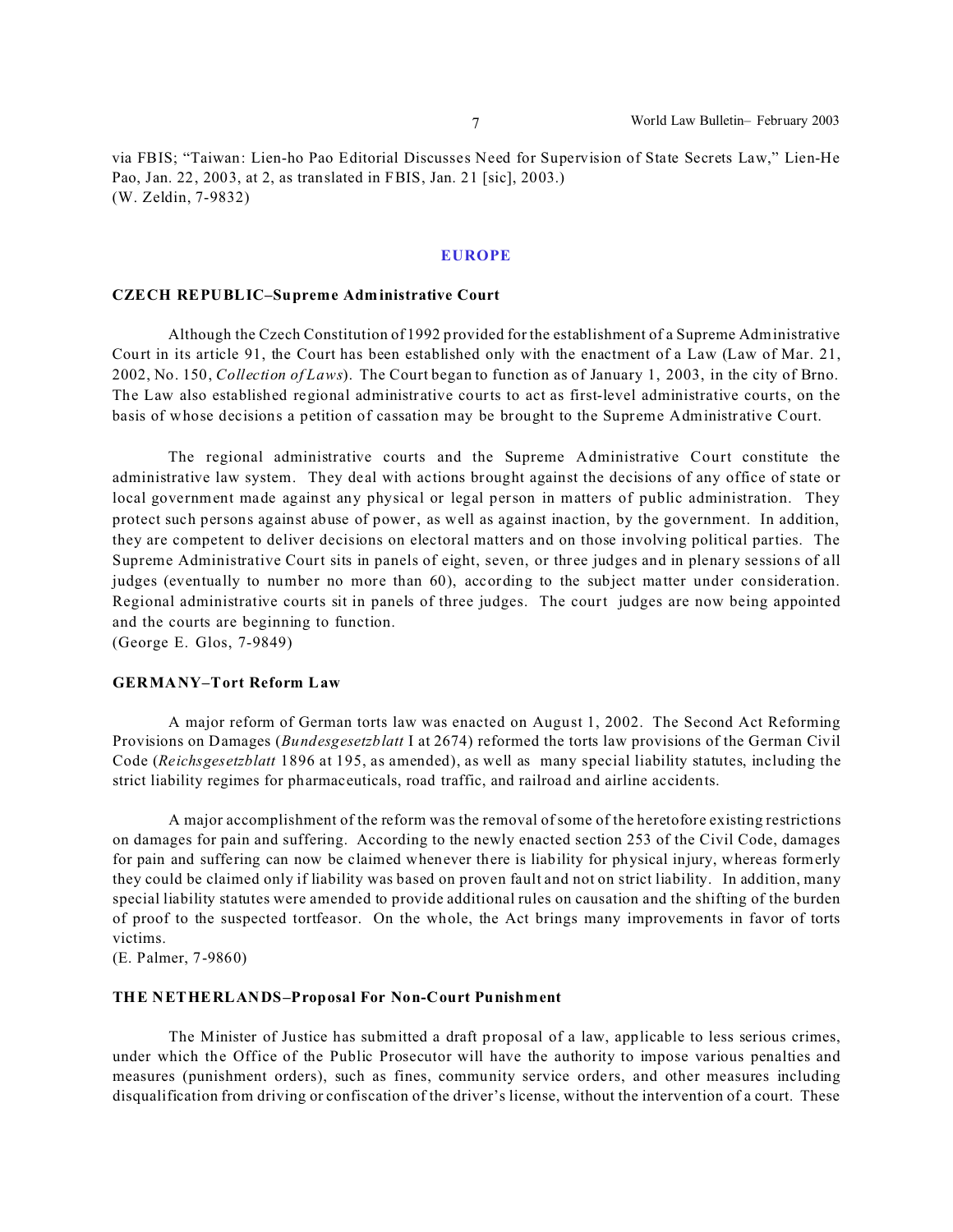punishment orders can only be imposed on a suspect after it has been explicitly established that he or she is guilty of the punishable offense. Before the punishment order may be issued, the suspect has to be given a hearing and if a fine higher than  $\epsilon_{2,250}$  is imposed, a lawyer must be present. If a suspect disagrees with the punishment order, he or she may lodge an objection with the criminal court and the case will be tried in accordance with regular procedures.

The proposal is in line with the Government's aim to encourage out-of-court settlements in criminal cases in order to ease the judges' workload and enable the judicial authorities to make a more effective use of their existing capacity. (Ministry of Justice, *Press Release*, Jan. 17, 2003, at http://www.ministerievan justitie.nl)

(Karel Wennink, 7-9864)

#### **UNITED KINGDOM–Parish Councillors Revolt Against "Snoopers Charter"**

The Parish Councils (Model Code of Conduct) Order 2001, SI 2001/3576 has caused outrage amongst Parish Councillors across the nation. Under the Order, Parish Councillors, who are elected, unpaid officials, are required to publicly declare and register their financial and property interests. The government claims that this is to increase public confidence and openness in local government, as well as to prevent Councillors from acting in their private interests. Individuals who fail to comply with the Order face disqualification from office for up to five years. This Order has incensed numerous Councillors who consider it an invasion of privacy and unnecessary to have to disclose their interests in such a manner. They believe that the Order will deter people from pursuing a local government position and pose a financial disadvantage to Councillors with property and businesses in the local areas. Rather than abide by the Order, many have opted not to continue in office or have not declared their interests. In the first case of its kind, Councillor Chris Garner was recently found in breach of the Order for failing to declare his interests and disqualified from office for one year by a Tribunal. Ten Councillors in the same area have also declined to sign the Code of Conduct and stated that they intend to remain in office while they bring a case against the government for breaching their human rights. (Charles Clover, Parish Councillors to Fight "Snoopers Code," *Daily Telegraph*, Jan. 18, 2003; Charles Clover, "Parish Councillor Declares an Interest in Abolishing the Snooper's Charter," *Daily Telegraph*, Jan. 13, 2003; Lewis Smith, "Ban for Parish Councillor in Privacy Battle," *The Times,* Jan. 17, 2003; Stephen Robinson, "Snooper's Code Claims its First Parish Victim," *The Telegraph*, Jan. 17, 2003.)

(Clare Feikert, 7-5262)

#### **UNITED KINGDOM–Reservists Fear Job Losses**

On January 7, 2003, the Secretary of State for Defense, Geoff Hoon, made an Order under section 54(1) of the Reserve Forces Act 1996 (ch. 14) authorizing him to call up members of the reserve forces to duty. It has caused widespread concern amongst reservists as to whether their civilian jobs will be secure if they are mobilized. The Reserve Forces (Safeguard of Employment) Act 1985 (ch. 17) was enacted to protect reservists who are liable to be called up. While there is no requirement for employers to maintain the employment or benefits of reservists during the mobilization period, the 1985 Act places a duty on employers to reinstate the reservist in his/her job, or in a similar position on the most favorable terms, if the person applies for reinstatement upon return. If the employer does not follow these requirements, the reservist may apply to the Reinstatement Committee, which can either order compensation for or reinstatement of the reservist. Despite these provisions, many reservists are requesting exemption from mobilization. They fear that they will be dismissed from their jobs due to widespread ignorance among employers about their obligations under the Acts as well as concern over the difficulty of enforcing the provisions. Some estimate that if 7,000 reservists are called up, only half would serve since the remainder would be unable to leave their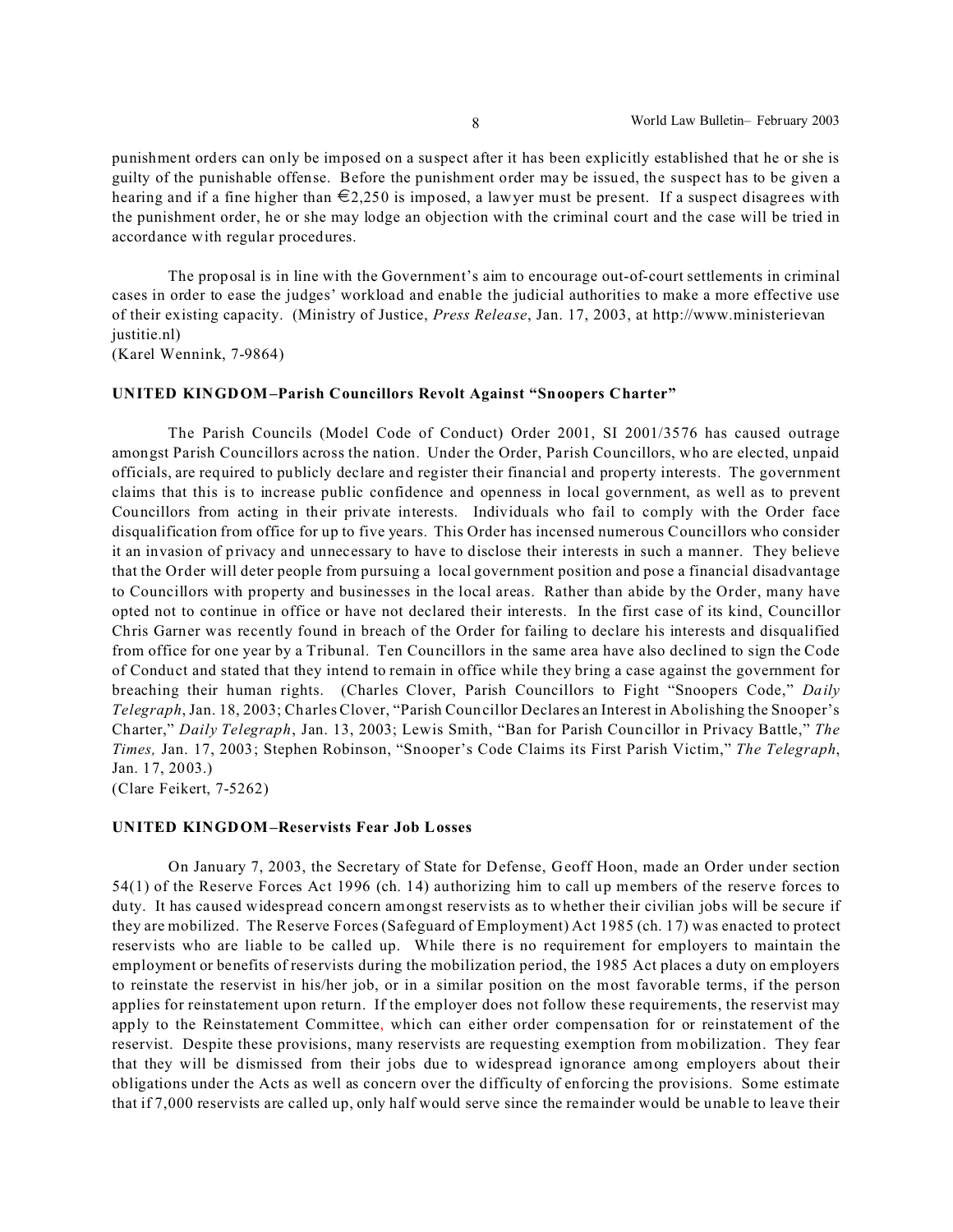jobs. The Ministry of Defense has been conducting a long-term campaign to increase awareness about reservists and employment and has recently run a series of newspaper advertisements to ensure that employers are aware of the responsibilities imposed upon them by the Acts. (Statement from the Rt. Hon. Geoff Hoon MP, Secretary of State for Defence, at http://www.army.mod.uk/ta/news/SoS7jan03.htm; Michael Smith *and* Benedict Brogan, "Reservists Who Fear the Sack Fight Call-Up," *The Telegraph*, Jan. 17, 2003; Jessica Learmond-Criqui, "Military Call-Up and the Rules of Engagement," *The Times*, Jan. 14, 2003; Ewen MacAskill, "Tank Brigades Prepare for Desert War: Britain Prepares Tanks," *The Guardian*, Jan. 7, 2003.) (Clare Feikert, 7-5262)

#### **NEAR EAST**

#### **ISRAEL–Alleged Illegal Intervention in Election Campaign**

Information regarding a police investigation into allegations of wrongdoing in Sharon's campaign for the Likud party leadership in 1999 was leaked to the Israeli press during the recent 2003 national election campaign. A senior prosecutor in the Central District Attorney's Office, who served as a referent to the police investigation, admitted to having leaked Israel's request that South African authorities question one of their nationals about a \$1.5 million loan to Prime Minister Ariel Sharon. In her interrogation, the attorney told investigators she had leaked the document because her son was going into the army and she did not want Sharon to be prime minister while he was serving. Israel's Attorney General, Mr. Elyakim Rubinstein, stated in a press conference that the leaking of the secret document just before the elections amounted to an intervention in the sensitive political system. In addition, the leak itself had caused serious damage to the investigation into Sharon's activities. According to the Attorney General, an inquiry is a procedure of which the person who is to be questioned is ignorant and so that person cannot prepare advance. The publicity about the request made the investigation much more difficult.

According to sources in the Ministry of Justice, the senior prosecutor who leaked the secret document can be tried on charges of obstructing justice and disclosure in breach of duty in violation of the Penal Law. Paragraph 117 of the Penal Law specifically provides that a public servant who passes along information in an unauthorized manner to a person who is not authorized to receive it may be punished with up to three years in prison. Moreover, under paragraph 244, a person who does anything with intent to prevent or foil a criminal investigation is similarly punishable with imprisonment for three years. It may be noted that in recent years Israeli newspapers have been filled with leaks from ongoing investigations into the activities of public figures, including former Prime Minister Binyamin Netanyahyu and Jerusalem Mayor Ehud Olmert. Often the information proved to be incorrect or inaccurate. (D. Izenberg, "Prosecutor Admits Leaking Loan Probe to Hurt Sharon," *Jerusalem Post Online*, Jan. 23, 2003, http://www.jpost.com ; B. Kara, "The Long Road of the South African Money," *Ha'aretz Online*, Jan. 7, 2003, http://www.haaretz.co.il ) (Ruth Levush 7-9847)

#### **SOUTH PACIFIC**

#### **AUSTRALIA--Crackdown on Overseas Tax Havens**

The Australian (federal) Taxation Office has announced that use of overseas tax havens, once restricted to large corporations and the very rich, is now becoming increasingly common for small businesses and middle income taxpayers. Tax-avoidance programs are now promoted over the Internet, which has made it simple to set up offshore bank accounts, purchase foreign life insurance policies, or obtain offshore credit or debit cards. In 2001-2002, at least A\$5 billion was transferred to such tax havens as Bermuda, Vanuatu,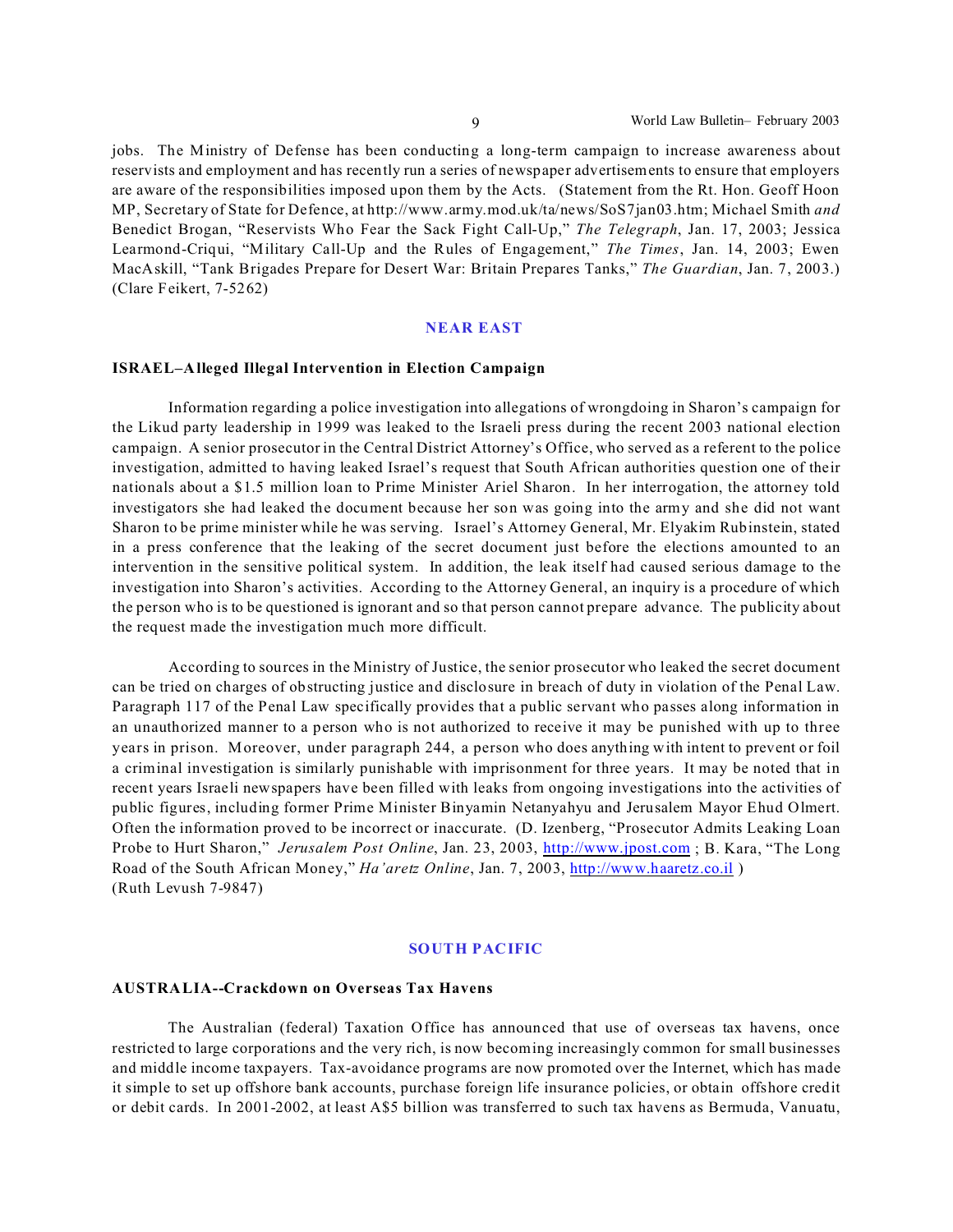the Cayman Islands, and the Channel Islands of Guernsey and Jersey. A spokesman for the private Tax Institute noted that liberalization of Australia's financial markets has reduced the requirements to report on transactions and that many transfers of funds can no longer be traced. The Australian Taxation Office reportedly will endeavor to sign bilateral agreements with tax haven states in order to share information about accounts held by Australian citizens. Australia will form a partnership with New Zealand to negotiate agreements with Pacific tax havens and will use a similar partnership with Canada to negotiate with Caribbean nations. (*The Australian*, Jan. 7, 2003, at http://www.theaustralian.news.com.au/) (D. DeGlopper, 7-9831)

#### **AUSTRALIA--Privacy Law Blinds Private Eyes**

On December 21, 2001, Australia's Privacy Amendment (Private Sector) Act 2000 went into effect. It applies to all businesses with an annual turnover above A\$3 million (about US\$1.77 million). The president of the Australian Institute of Private Detectives has claimed that the law has made it far more difficult for his members to obtain information on individuals and that in consequence witnesses have been lost, tenants absconded owing rent, and loan defaulters have disappeared. The federal deputy privacy commissioner, whose office oversees implementation of the law, has responded, "With all due respect to private investigators, the community has made a decision to set up a police force to do that work...." The Commissioner's office said that after a year, misunderstandings of the law were common. Some bank staff were not allowing cosignatories of joint bank accounts individual access to the accounts, which is an error to be remedied by better training. Contrary to some complaints, the privacy law does not stop church congregations from public prayers for the sick, nor does it prevent parents from seeing their children's report cards or school records. It does prevent schools from providing rosters of pupils' names and addresses to parent associations, unless parents have given permission for such access. The law, which prohibits adding addresses to a mailing list without explicit permission, has forced major changes on the direct-marketing industry. The number of names on "do not call" and "do not mail" lists has almost doubled since the law came into effect. (*Sydney Morning Herald*, Jan. 10, 2003, at http://www.smh.com.au/) (D. DeGlopper 7-9831)

**INTERNATIONAL LAW AND ORGANIZATIONS**

#### **BRAZIL/COLOMBIA– Antiterrorism Efforts**

The inauguration of Brazilian President Luiz Inacio Lula da Silva in late December 2002 provided the opportunity for Colombian Vice President Francisco Santos and his Brazilian counterpart Jose Alencar to agree that Brazil will support Colombia's counter-terrorism programs. The meeting also involved the new Brazilian foreign minister; defense minister; development, industry, foreign trade minister, and other high ranking Brazilian officials. The two countries will hold a bilateral presidential and ministerial conference on the border in the coming months. The Colombian Vice President also reached an agreement with the new Brazilian institutional security minister, Gen. Jorge Armando Felix, to strengthen bilateral exchange of information and intelligence. ("Brazil To Support Colombia's Counter-Terrorist Efforts," *El Tiempo*, Jan. 3, 2003, via FBIS.)

(Sandra Sawicki, 7-9819)

#### **CAPE VERDE/CUBA--Agreement Between Political Parties**

On January 21, 2003, the African Party for the Independence of Cape Verde and the Cuban Communist Party, both of which hold power in their respective countries, signed an agreement to develop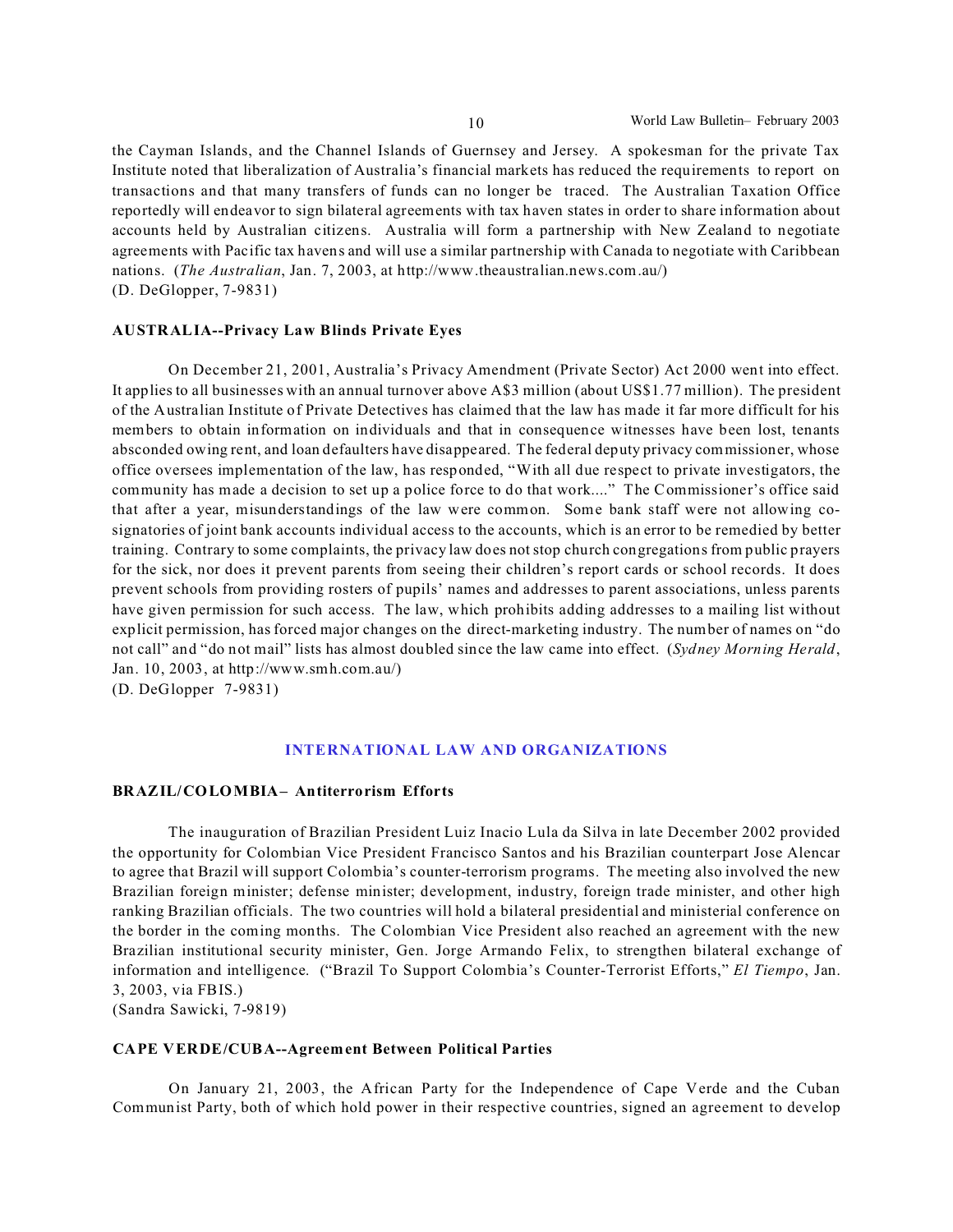a partnership through the exchange of experts and delegations during congresses and conferences that will facilitate bilateral consultations about issues of common interest, especially in the political, social, educational, and scientific fields. ("Cape Verdean, Cuban Ruling Parties Sign Accord To Strengthen Cooperation," *Lusa News Agency,* Lisbon, Jan. 21, 2003, via FBIS). (Sandra Sawicki, 7-9819)

#### **COLOMBIA/UNITED STATES--Possibility of Trade Ties**

Colombian officials and businessmen are undertaking an evaluation of the conditions and prospects for a possible signing of a trade agreement with the United States. Colombian Foreign Trade Minister Jorge Humberto Botero announced at the opening of the 15<sup>th</sup> Colombiatex Meeting on January 22, 2003, that the government and industry representatives will examine proposals that will bring about a trade agreement with the U.S. to be implemented bilaterally or with neighboring Andean Group countries. The minister referred to the agreement recently signed between the U.S. and Chile, which took 12 years to come to fruition and be signed. Botero warned that a possible trade agreement with the U.S. should include protections for foreign investment and intellectual property and mechanisms for conflict resolution. Colombia will ask the World Bank to help in a review of the NAFTA agreement between North American trading partners and acknowledges that the key to revitalizing exports will be to follow the example of tariff preferences granted through the new Andean Trade Preferences Act. ("Colombian Government, Businessmen View Possible Tr ade Agreement with US," *El Tiempo*, Jan. 22, 2003, via FBIS.) (Sandra Sawicki, 7-9819)

#### **MEXICO/UNITED STATES--Hearing Before the International Court of Justice**

The Mexican government requested that the International Court of Justice block the executions of 51 Mexicans on death rows in the United States. A hearing on the subject began on January 21, 2003, in The Hague, the seat of the highest tribunal of the United Nations. Mexico insists that the United States is violating the rights of these prisoners because it has denied them access to consular officials as stipulated by the Convention of Vienna on Consular Relations of 1963, which has been signed by most nations, including the U. S. and Mexico. The treaty permits people accused of committing crimes in a foreign country to seek help from their consulates and obtain legal counsel in their own language. Mexico asserts that U. S. state and local officials have systematically ignored the treaty.

This is the latest flare-up in tensions between the U. S. and Mexico over the death penalty. Mexico has protested the use of capital punishment in the United States on various occasions. Laurence Blairon, a spokesman for the International Court, stated that Mexico desires that the U.S. r efrain from further executions until the Court rules on the matter and that new trials be ordered eventually for the Mexicans who are imprisoned in ten different states of the U.S. (*BBCMundo.com,* Jan. 21, 2003, via http://news.bbc. co.uk/hi/latin\_america/newsid\_2678000/2678981.stml; *Los Angeles Times,* Jan. 22, 2003, via http://www.latimes.com/news/nationworld/world/l-fg-mexico22jan22,0,4316487.story?coll= %2Dhead; and *The Toronto Star,* Jan. 22, 2003, via http://www.thestar.com/NASApp/cs/Contents= 1035776909368& call\_pageid= 68332188854) (Sandra Sawicki, 7-9819)

**UNITED STATES/MALAYSIA, SOUTH KOREA–Container Security Initiatives**

The United States has signed two more Container Security Initiatives with Asian trade partners. An initiative with the Republic of Korea was initialed on January 17, 2003; one with Malaysia was signed on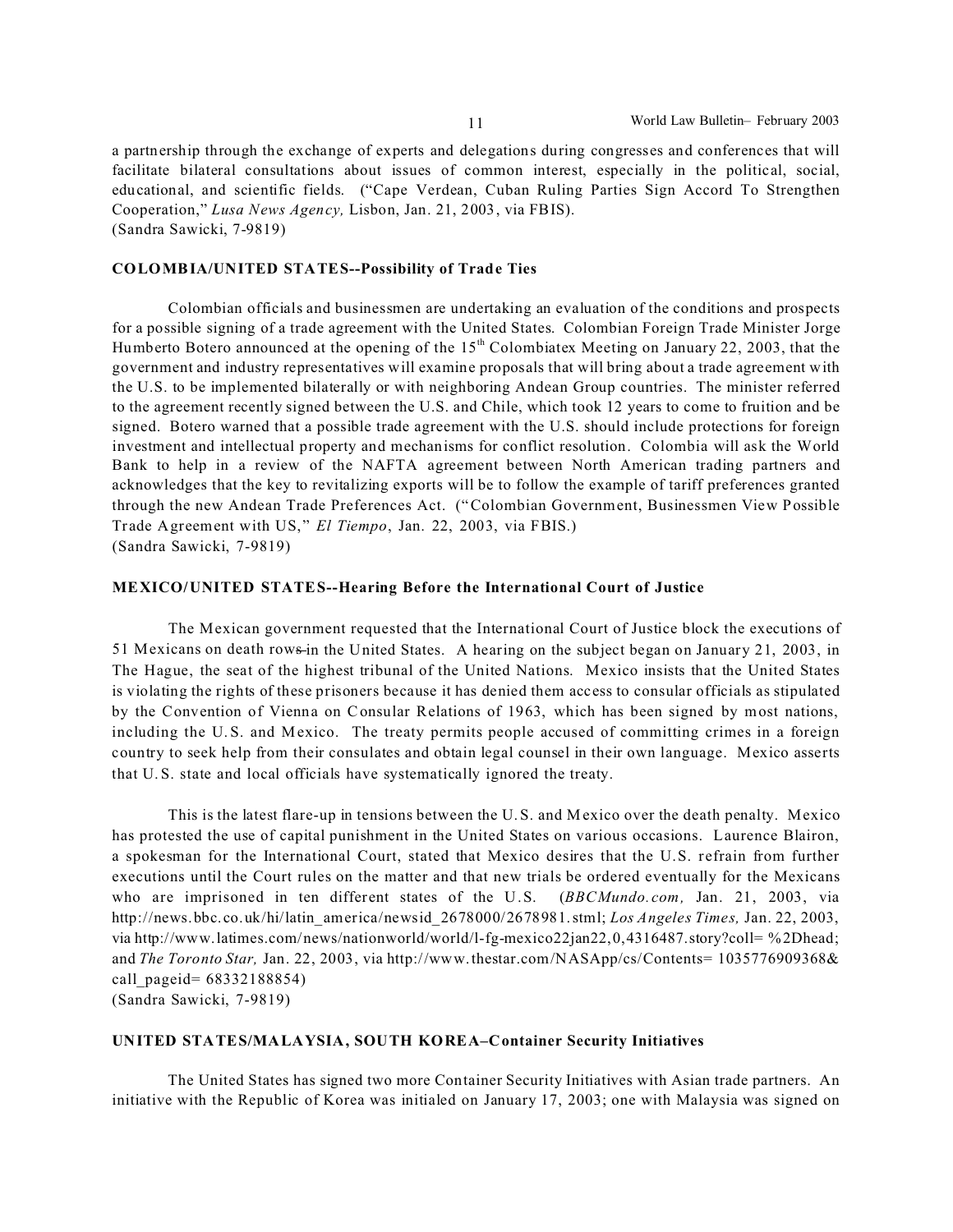January 20. The United States Customs Service has already concluded CSI arrangements with Hong Kong, Japan, Singapore, and Thailand, among others (*See* WLB2002-10). ("ROK's Yonhap: Korea, U.S. Sign Container Security Initiative," *Yonhap*, Jan. 17, 2003, via FBIS; "Xinhua: Malaysia, US Cooperate in Customs Container Security Initiative," *Xinhua*, Jan. 20, 2003, via FBIS.) (W. Zeldin, 7-9832)

#### **WESTERN HEMISPHERE--Inter-American Conference Against Terrorism**

Government representatives from around the hemisphere gathered in San Salvador, El Salvador, on January 22, 2003, for a three-day Inter-American Conference against Terrorism. Important issues on the agenda included creation of units to gather financial intelligence, database development, establishment of a policy exchange and coordination network, and the monitoring of all movement of merchandise and luggage and transit of persons. The latter issue is related to the movement of weapons and explosives and drug smuggling.

Agreements will be adopted by the participating countries following the recommendations of the plenary session and are aimed to make security efforts in airports, land and sea customs points, and borders stronger in the Americas. Russia and France are attending as observers. ("Inter-American Conference Against Terrorism Begins 22 Jan," *El Diario de Hoy*, Jan. 21, 2003, via FBIS.) (Sandra Sawicki, 7-9819)

CUMULATIVE CONTENTS–AVAILABLE UPON REQUEST: *Call* 7-LAWS or *e-mail* lawcongress@loc.gov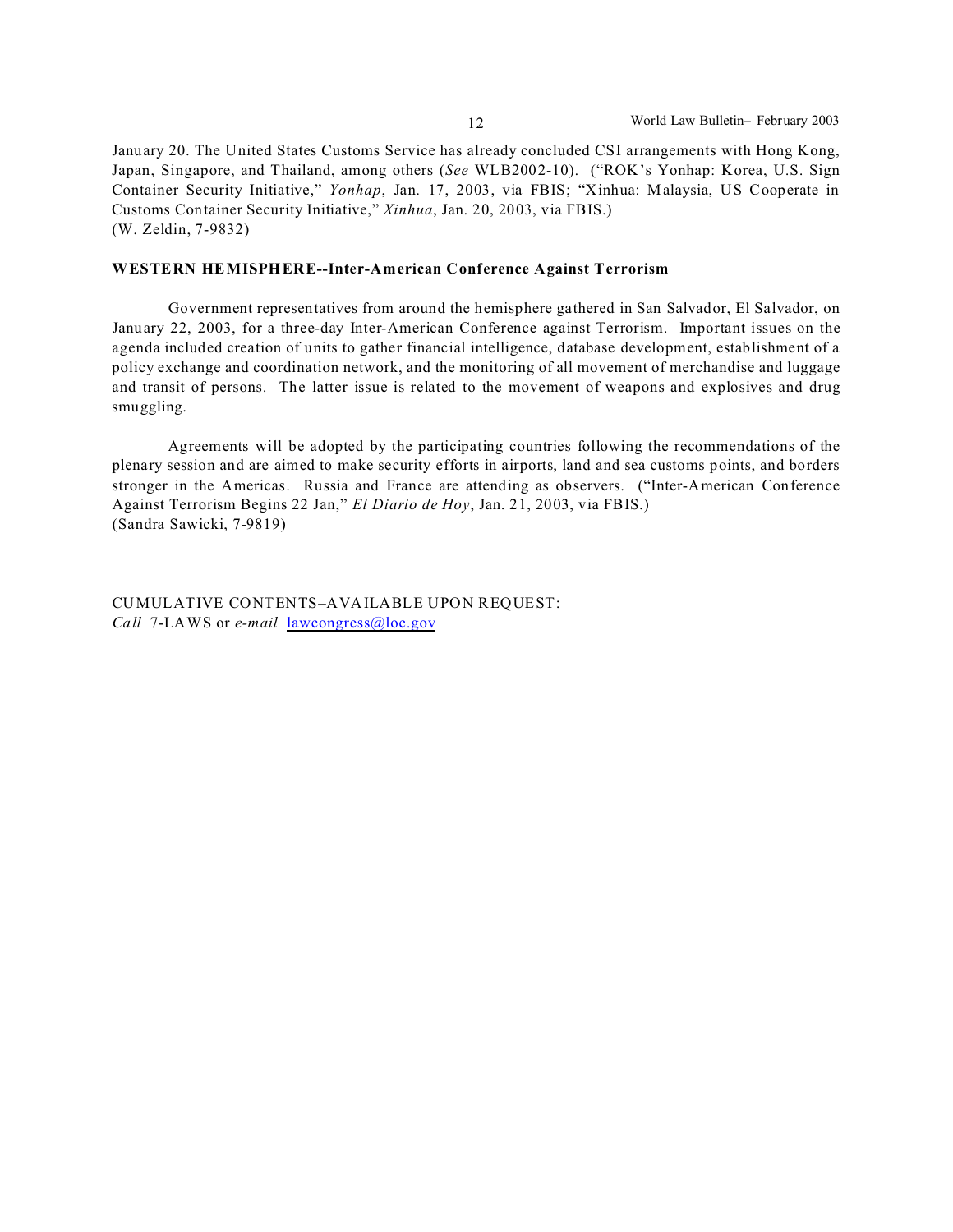\*\*\*\*\*\*\*\*\*\*

# *LAW LIBRARY CONGRESSIONAL LEGAL INSTRUCTIONAL PROGRAM*

Two seminars on legal and legislative research methodologies exclusively for Congr essional staff are taught by Law Library staff onsite at the Law Library (James Madison Building):

! Fundamentals of Federal Legal Research

! Legislative History and Statutory Research

For further information or to register, **call: 7-7904**

> Permanent Congressional staff members are also invited to attend a **Law Library/Congressional Research Service briefing**.

These sessions are held every Thursday from 10 to 12 noon and provide an orientation to the services provided to Congress.

To register, **call 7-7904**.

\*\*\*\*\*\*\*\*\*\*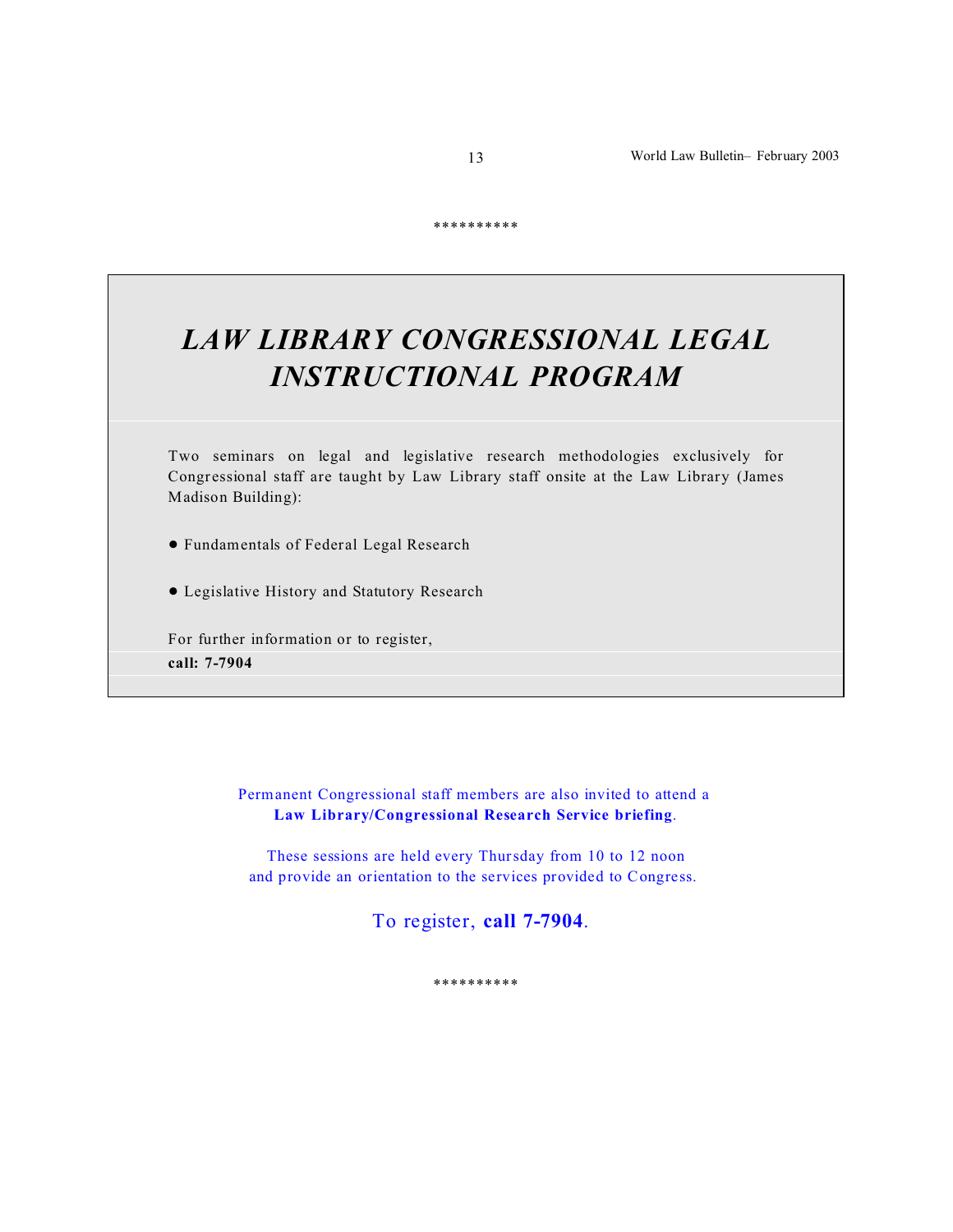#### **LAW LIBRARY RESEARCH REPORTS**

*(for copies of these and other LL products, call the Office of the Law Librarian,7-LAWS)* One of the ways in which the Law Library serves Congress is by providing in-depth analyses of how other societies handle some of the same legal issues faced in this country. Some recently prepared studies are:

*NEWLY AVAILABLE*: Law Library Forecast – Various Legal/Legislative Issues in Foreign Jurisdictions for 2003

**Campaign Financing–Comparative Analysis and selected individual country reports Cloning Corporate Governance and Accounting Standards Cybercrime and Terrorism Hague Convention Countries–Applicable Law and Institutional Framework** (http://travel.state.gov/abduct.html) **Laws Protecting Persons with Disabilities Privatization of Postal Services–Canada, Germany, the Netherlands, the United Kingdom Public Health Emergency Legislation in Other Nations Terrorism: Foreign Legal Responses European Legal Cooperation Against Terrorism (24 countries)**

#### **FOREIGN LAW BRIEFS –current titles**

*Japan: Recent Development in Product Law Liability*, by Sayuri Umeda, December 2002, LL-FLB2002.09 *European Union: Privacy and Personal Data Protection, the "Safe Harbor" Agreement*, by Theresa Papademetriou, November 2002, LL-FLB2002.08

*Japan: Overview of the Banking System*, by Sayuri Umeda, August 2002, LL-FLB2002.07

- *Human Trafficking the Need for a Comprehensive Legislative Approach in the Russian Federation*, by Peter Roudik, October 2002, LL-FLB2002.06
- *Israel: Extradition Law its Evolution and the Effect of the Sheinbein Case*, by Ruth Levush, November 2002, LL-FLB2002.05
- *Russian Federation: Religious Issues in Newly Adopted Legislation*, by Peter Roudik, October 2002, LL-FLB2002.04
- *Japan: Recent Legal Developments in Employment Discrimination*, by Sayuri Umeda, September 2002, LL-FLB2002.03

*Russian Federation: History and Analysis of the Constitution,* by Peter Roudik, June 2002, LL-FLB 2002.02.

- *Compensation for Victims of Terrorist Actions: Israel as a Case Study,* by Ruth Levush, May 2002. LL-FLB 2002.01.
- *The Netherlands: Same Sex Couples, Registered Partnership, Marriage and Adoption,* by Karel Wennink, Oct. 2001. LL-FLB 2001.04.
- *The New Russian Code of Criminal Procedure*, by Peter Roudik, Sept. 2001. LL-FLB 2001.03

*Japan: Recent Legal Developments in Health Care,* by Sayuri Umeda, July 2001. LL-FLB 2001.02

*Capital Punishment in Foreign and International Law*, by Constance Johnson, June 2001. LL-FLB 2001.01

#### 14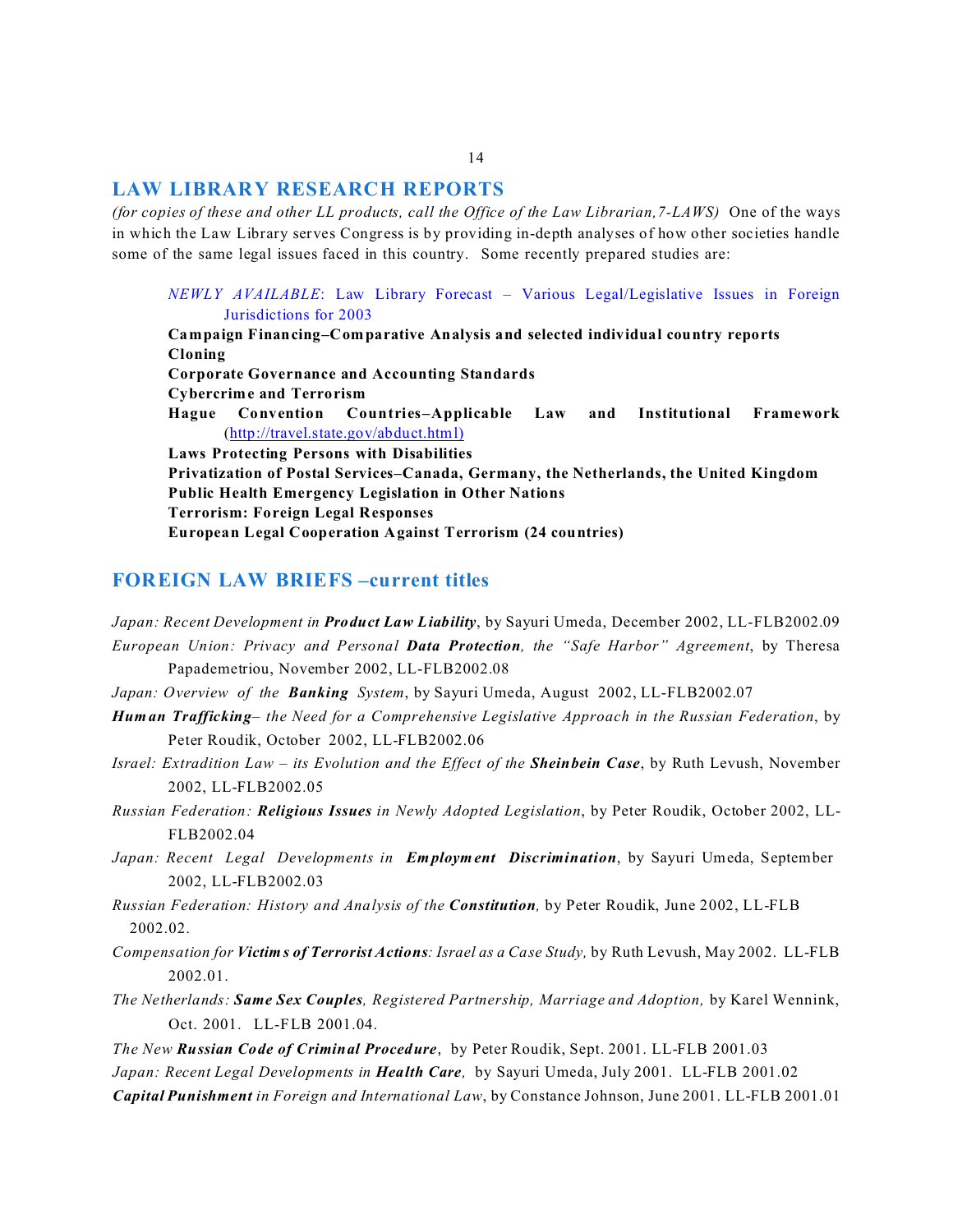#### **RECENT DEVELOPMENTS IN THE EUROPEAN UNION**

Prepared by Theresa Papademetriou, Senior Legal Specialist, Western Law Division\*

#### **European Council Presidency Conclusions**<sup>1</sup>

The European Council convened in Copenhagen on December 12-13, 2002. The main conclusions of the Presidency include:

- **Accession:** It endorsed the accession of ten candidate countries– Cyprus, the Czech Republic, Estonia, Hungary, Latvia, Lithuania, Malta, Poland, the Slovak Republic and Slovenia– which will become Members as of May 1, 2004. In regard to Cyprus, the Council expressed its preference for accession of a unified state and welcomed the efforts of the two communities (Greek and Turkish) to conclude a comprehensive settlement by February 28, 2003. It also urged Turkey to continue its reform process and stated that in December 2004 the EU will open accession negotiations, provided that Turkey fulfills the political criteria. Finally, it approved continued provision of assistance with accession efforts to two additional countries, Bulgaria and Romania.
- **Middle East:** It urged Palestinians and Israelis to stop the violence and condemned the illegal settlement activities that threaten the creation of two States. It endorsed the adoption of a plan which proposes the creation of a Palestinian state by 2005.
- **Iraq:** It supported Security Council Resolution 1441 of November 8, 2002, to disarm Iraq of weapons of mass destruction.

#### **Agreement on Exchange of Personal Data Between Europol and US authorities**<sup>2</sup>

In December 2002, the European Police Body (Europol) and the United States signed an agreement on the exchange of personal data and other information in the law enforcement field. Under the Europol Convention, the exchange of personal data between Europol and a third country is possible only if the third country in question (in this case the United States) provides an adequate level of data protection and if it is for the purpose of preventing or combating serious crimes.

The aim of the new agreement is to prevent or detect and investigate criminal offenses that fall within the jurisdiction of each party and to foster cooperation for "any specific analytical purposes." The means for carrying out this objective is the mutual exchange of information, including personal data. Some significant highlights of the agreement are: a) Any information exchanged on the basis of this agreement, with the exception of information that is already in the public domain, will be deemed as law enforcement information and be afforded all the necessary safeguards; b) the phrase "analytical purposes" also includes exchange of information related to immigration investigation and proceedings or to *in rem* or *in personam*

<sup>\*</sup> LL.B. University of Athens Law School, LL.M. George Washington University, International and Comparative Law.

<sup>&</sup>lt;sup>1</sup> Http://www.europa.int

<sup>2</sup> Http://www.statewatch.org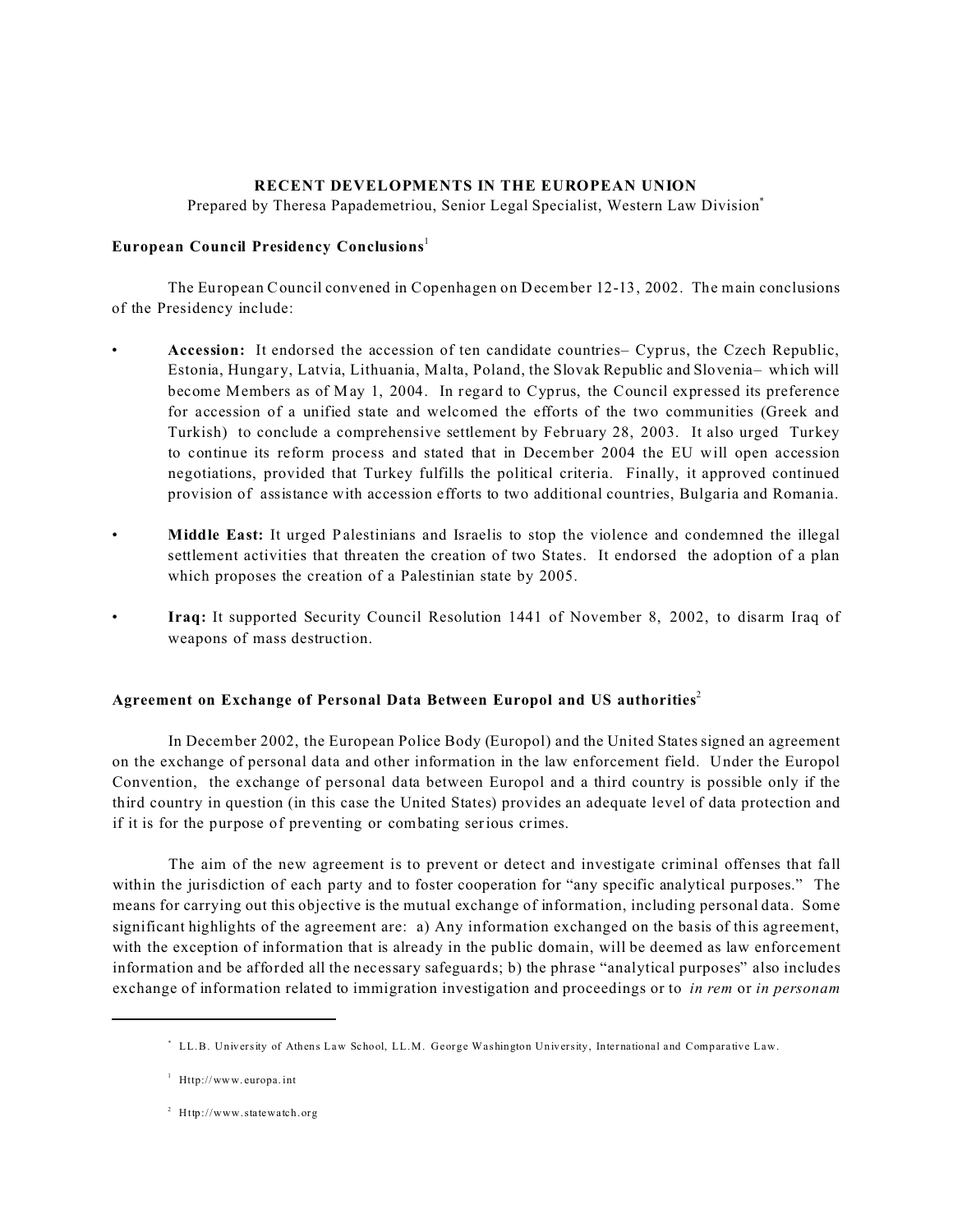seizure or restraint and confiscation of assets used to finance terrorism; c) Europol may transmit personal data to the United States only upon prior consent of the Member State where the personal data originated; and d) Europol shall not consent to onward transmission of personal data by the United States.

The agreement regulates the manner in which exchange of personal data may occur, the authorities responsible for requesting and receiving information, and the content of each request. Thus, requests for exchange can take place when initiated either by the points of contact established by the December 2001 agreement (i. e., the Department of Justice for the US and Europol for the EU) or directly between Europol and designated U.S. feder al, state, or local authorities.

#### **Draft E.C. Merger Regulation**<sup>3</sup>

This Regulation will replace Regulation No. 4064/89 on the Control of Concentration of Undertakings (Merger Regulation). Even though the overall system has been considered successful, the new Regulation rectifies certain shortcomings associated with the old one. Its main objectives include: a) better allocation of merger cases between the Commission and the competition authorities of the Member States in line with the subsidiarity principle. The Commission will deal with those cases that have a Community impact, whereas those with a national or local impact will be handled at the national level; b) improved criteria for referrals of cases to the Commission. The Commission will have exclusive jurisdiction if all the Member States or at least three Members concur in a case being referred; c) giving the Commission the right of initiative to make referrals; d) incorporating in the definition of concentration the previously unwritten criterion that the " change in control has to take place on a lasting basis" ; e) incorporating in the dominance criterion the case law of the European Court of Justice; and e) elimination of the one-week deadline for submitting notification of concentration (merger) with a Community dimension to the Commission. However, the system is still based on notification of the Commission prior to the implementation of concentration.

#### **Agreement on New Tax Rules**<sup>4</sup>

The EU economic and finance ministers (ECOF IN) agreed on adopting a new Directive on taxation. Member States will exchange more banking information on the savings of non-residents. This will in effect terminate banking secrecy from 2004 and make it possible for the EU to fight tax evasion. Austria, Belgium, and Luxemburg declared that they will abstain until non-EU tax havens such as Switzerland agree to information sharing. The three countries will continue to levy a withholding tax on non-residents' savings, rather than exchange information on those savings. The tax will reach 15 percent by 2004 and to 35 percent by 2010.

<sup>&</sup>lt;sup>3</sup> COM(2002) 711 final (Brussels, 12.11.2002).

<sup>4</sup> Http:// euro pa. eu.int/ra pid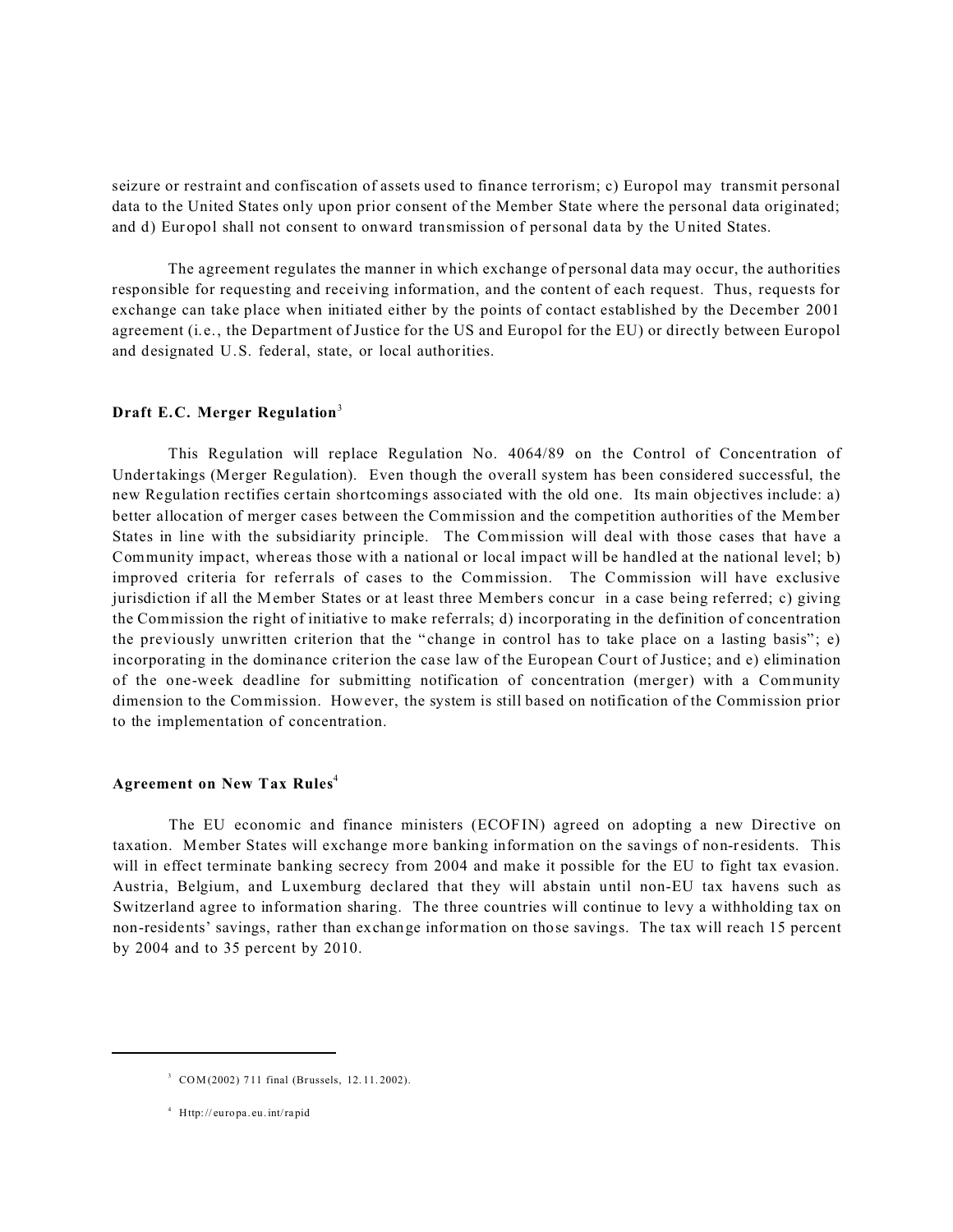#### **Draft Regulation on Action by Customs Authorities Against Goods Violating Certain Intellectual Property Rights** <sup>5</sup>

The proposed Regulation defines the conditions under which Customs authorities are authorized to act when there are grounds for suspicion that goods may violate an intellectual property right and stipulates the measures that can be taken in such cases. The main principle of this Regulation is the same as that of the previous one: in cases of suspected infringement of intellectual property rights, the holder of such rights can apply for action to the Customs authorities, who ar e empowered to detain the goods for a certain period. However, the proposed Regulation does have a wider scope than its predecessor, in order to include new intellectual property rights, such as plant variety rights, geographical indications, and designations of origin. Other highlights include: harmonization of the period of validity and the form of application for action, improvement of the quality of information provided to Customs by right holders who apply for action, and extension of the right of Customs authorities to act on their own (*ex officio*).

#### **Future EU and US Cooperation Agreement on Transport Security**<sup>6</sup>

The European Commission recently proposed to negotiate an agreement with the United States on establishing rules for Customs controls on goods, especially those transported in containers. In the aftermath of the September 11<sup>th</sup>, 2001, attacks, the United States devised the Container Security Initiative to ensure that containers will not be used for terrorist purposes. Seven Member States- Belgium, France, Germany, Italy, the Netherlands, Spain, and the United Kingdom– have signed declarations of principle with the US Customs for this purpose. As of February 2003, the United States announced that it will impose the "24-hour rule," which requires that carriers provide the US Customs with cargo manifest information 24 hours prior to the cargo's being loaded on any vessel going to the US. The Commission expressed its concerns over the extraterritorial effects of this decision.

The Commission has proposed the following: a) provision of a definition of "information" in order to identify high-risk consignments and elaboration of how to collect and exchange it between the competent authorities; b) establishment of common definitions of controls and explication of how to use such definitions for proper identification of high-risk goods; and c) development of a unified approach consistent with international commitments. The next step is for the Council to give a mandate to the Commission to amend the 1997 EU/US customs cooperation agreement.

#### **Documents Related to Terrorism Are Not Accessible to the Public** <sup>7</sup>

On January 14, 2003, the European Ombudsman issued a decision holding that Europol has the right to deny public access to documents related to a counter-terrorism conference that took place in Madrid in February 2001. The decision was made in response to a complaint submitted by a Dutch citizen to the Ombudsman, stating that Europol rejected his request for access to preparatory documents for the

 $^7$  *Id.* 

 $5$  COM(2003) 20 final (Brussels, 01.20.2003).

<sup>6</sup> *Supra* note 4.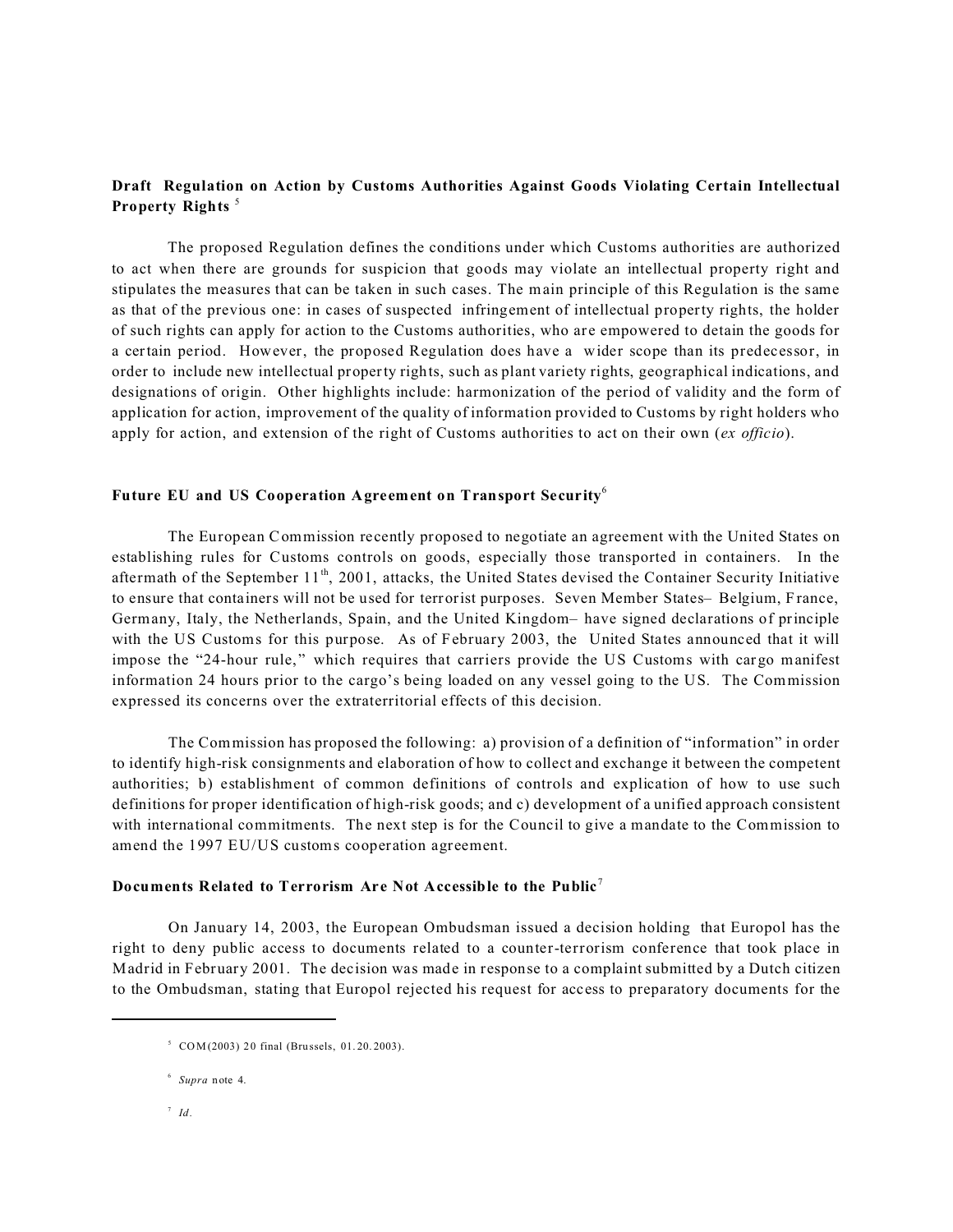conference, and was based on Europol's rules on public access to documents. The Ombudsman accepted Europol's reasoning that disclosing certain information "r elated to the functioning of the national authorities as well as the functioning of Europol could interfere with the effectiveness of combating crimes related to terrorism." The Ombudsman held that the nature of police work is such that it necessitates confidentiality in handling documents and other information in the interest of the public.

#### **EU Establishes European Maritime Safety Agency**<sup>8</sup>

The EU established a European Maritime Safety Agency in 2002 that will be fully operational in the summer of 2003. The Agency will be responsible for maritime safety issues and will support the Member States, the candidate countries, and the Commission in their attempts to reduce the risks of marine pollution and loss of life at sea. The Commission intensified its effort to establish the Agency, which for the time being will be located in Brussels, since the occurrence of the recent European maritime incident, which involved the "Prestige" along the northwest coast of Spain. The Administrative Board of the Agency is composed of one representative of each Member State, four from the Commission and four experts.

#### **European Parliament Endorses the Cosmetics Directive**<sup>9</sup>

The European Parliament endorsed an amendment to the Cosmetics Directive that prohibits the testing on animals of ingredients used in cosmetic products once alternative tests have become available. The final deadline for suspension of all animal testing is 2009. The main objective of this amendment is to reduce animal suffering. The amended Directive also includes rules on the labeling of 26 allergenic substances and prohibits the inclusion of substances classified as carcinogenic or mutagenic.

<sup>8</sup>  *Id.*

<sup>9</sup> *Id.*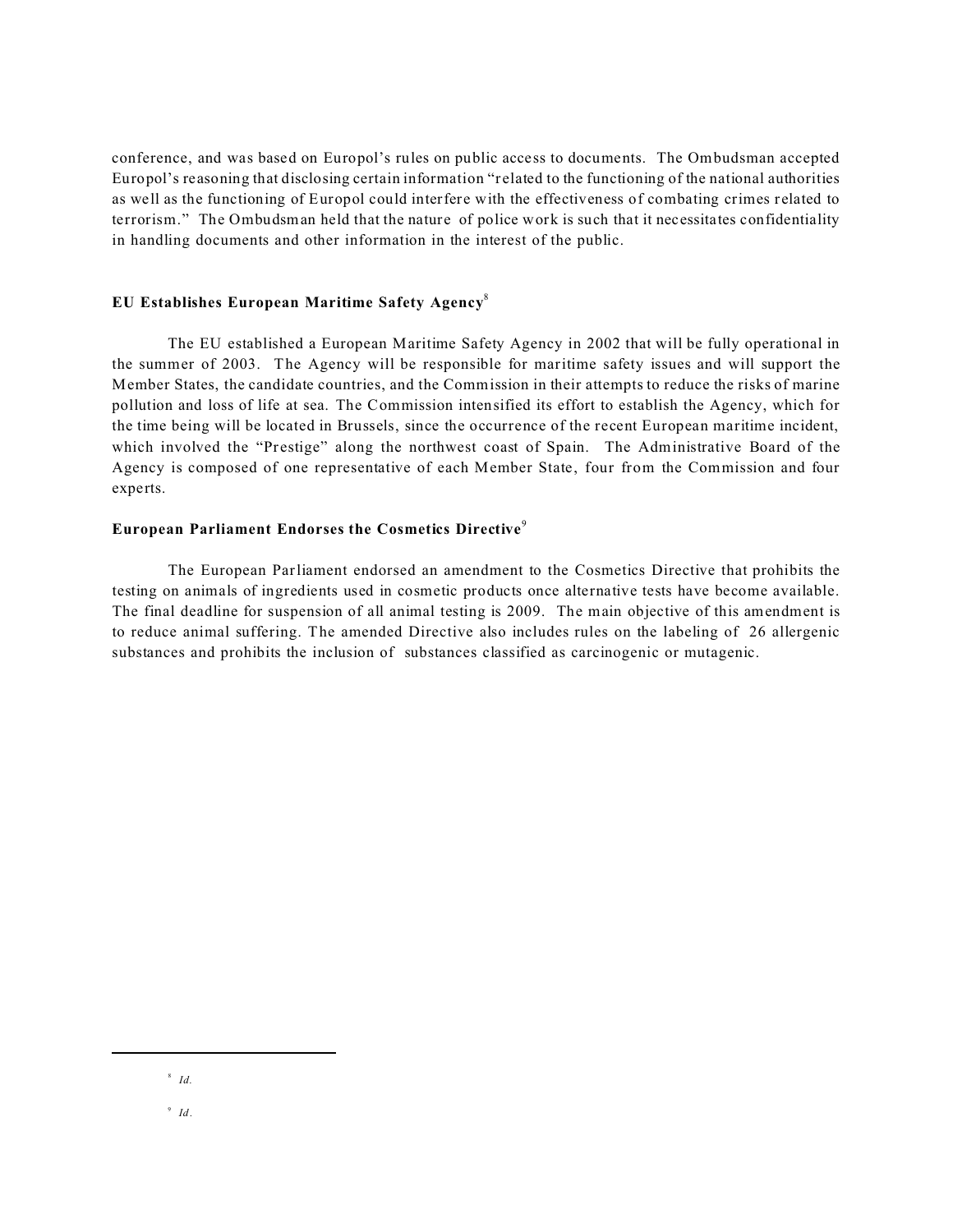# Law Library Forecast

# **Various Legal/Legislative Issues in Foreign Jurisdictions for 2003 (multinational study #2002-14026)**

**Directorate of Legal Research Law Library of Congress January 2003**

*The Directorate of Legal Research of the Law Library of Congress offers the unique service of information and analysis of the laws of other nations, as well as on issues of international and comparative law*.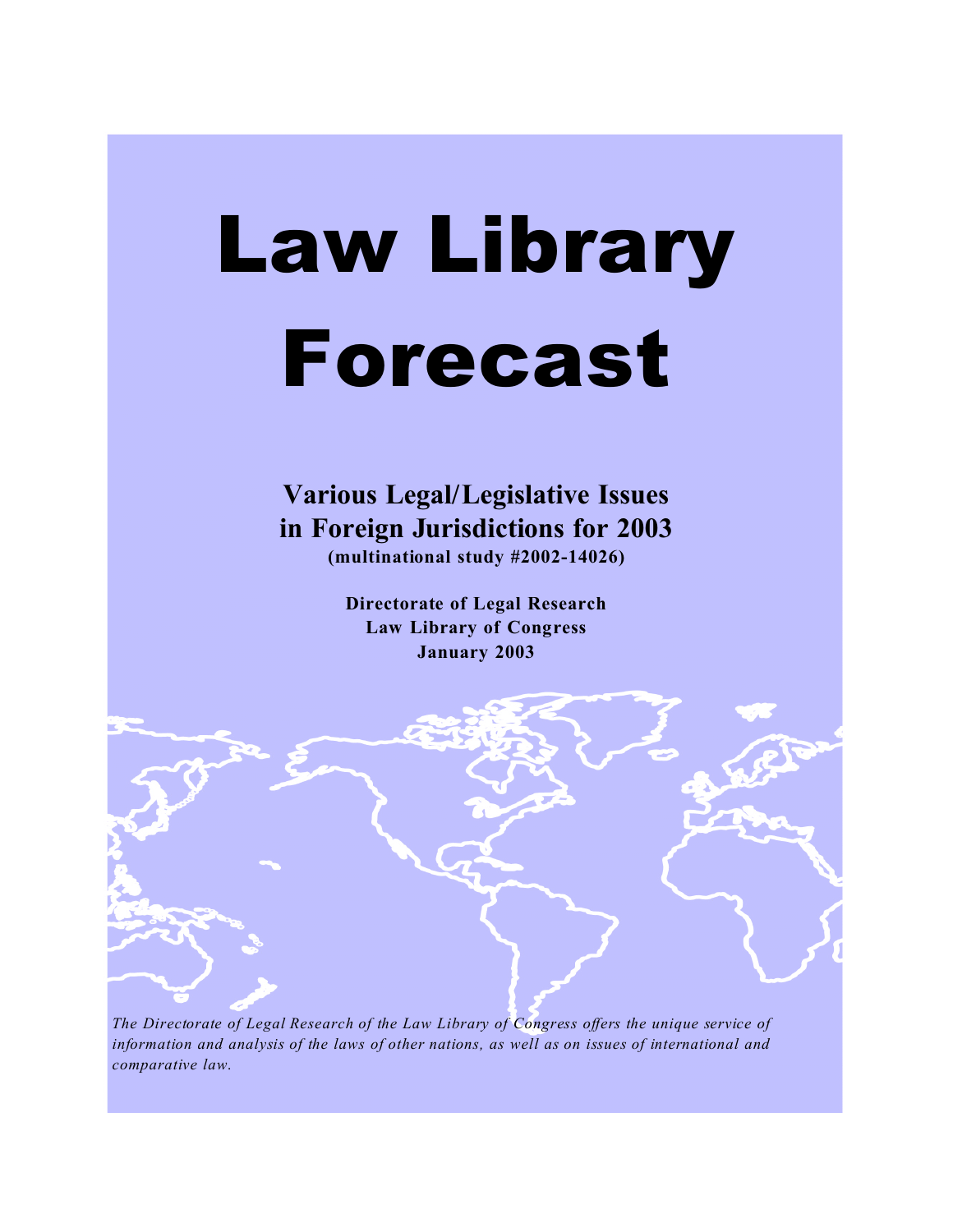## WORLD LAW BULLETIN SUPPLEMENT **(for full text, call 7-LAWS)**

## **VARIOUS LEGAL/LEGISLATIVE ISSUES IN FOREIGN JURISDICTIONS FOR 2003**

## **TABLE OF CONTENTS**

| Introduction 1                                                  | India                                                                                            |  |  |  |  |  |  |  |
|-----------------------------------------------------------------|--------------------------------------------------------------------------------------------------|--|--|--|--|--|--|--|
| Argentina<br>National Elections in 2003 2                       | Counter-Terrorism Cooperation with the<br>United States 24                                       |  |  |  |  |  |  |  |
| Australia                                                       | Immunity to Armed Forces (ICC) New<br>Indo-U.S. Pact $\ldots \ldots \ldots \ldots \ldots$<br>2.5 |  |  |  |  |  |  |  |
| Counter-terrorism Legislation 4<br>Welfare Reform 5             | Mutual Legal Assistance in Criminal<br>Matters with the United States 26                         |  |  |  |  |  |  |  |
| Canada                                                          | Iran                                                                                             |  |  |  |  |  |  |  |
| United States and Canada Sign Safe Third<br>Country Agreement 6 | Guardian Council- Curtailing its Power 27                                                        |  |  |  |  |  |  |  |
|                                                                 | Ireland                                                                                          |  |  |  |  |  |  |  |
| <b>Czech Republic</b>                                           | Constitutional Reform 28                                                                         |  |  |  |  |  |  |  |
| Divorce Reform 9                                                | Freedom of Information  29                                                                       |  |  |  |  |  |  |  |
| <b>England and Wales</b>                                        | Human Cloning 30                                                                                 |  |  |  |  |  |  |  |
| Criminal Justice System Reforms, Double                         | Information and Communications<br>Technology $\ldots \ldots \ldots \ldots \ldots \ldots 31$      |  |  |  |  |  |  |  |
| Egypt                                                           | <b>Israel</b>                                                                                    |  |  |  |  |  |  |  |
| Non-governmental Organizations 14                               | Homeland Security  32                                                                            |  |  |  |  |  |  |  |
| France                                                          | National Elections- Eligibility to Run . 33                                                      |  |  |  |  |  |  |  |
| Immigration Reform 17                                           | <b>Italy</b>                                                                                     |  |  |  |  |  |  |  |
| Germany<br>Cost of Labor - Social Benefits 19                   | Restraining Voluminous Legislative                                                               |  |  |  |  |  |  |  |
|                                                                 | Japan                                                                                            |  |  |  |  |  |  |  |
| <b>Hong Kong</b><br>Anti-subversion Legislation 21              | Privatization of Public Corporations 37                                                          |  |  |  |  |  |  |  |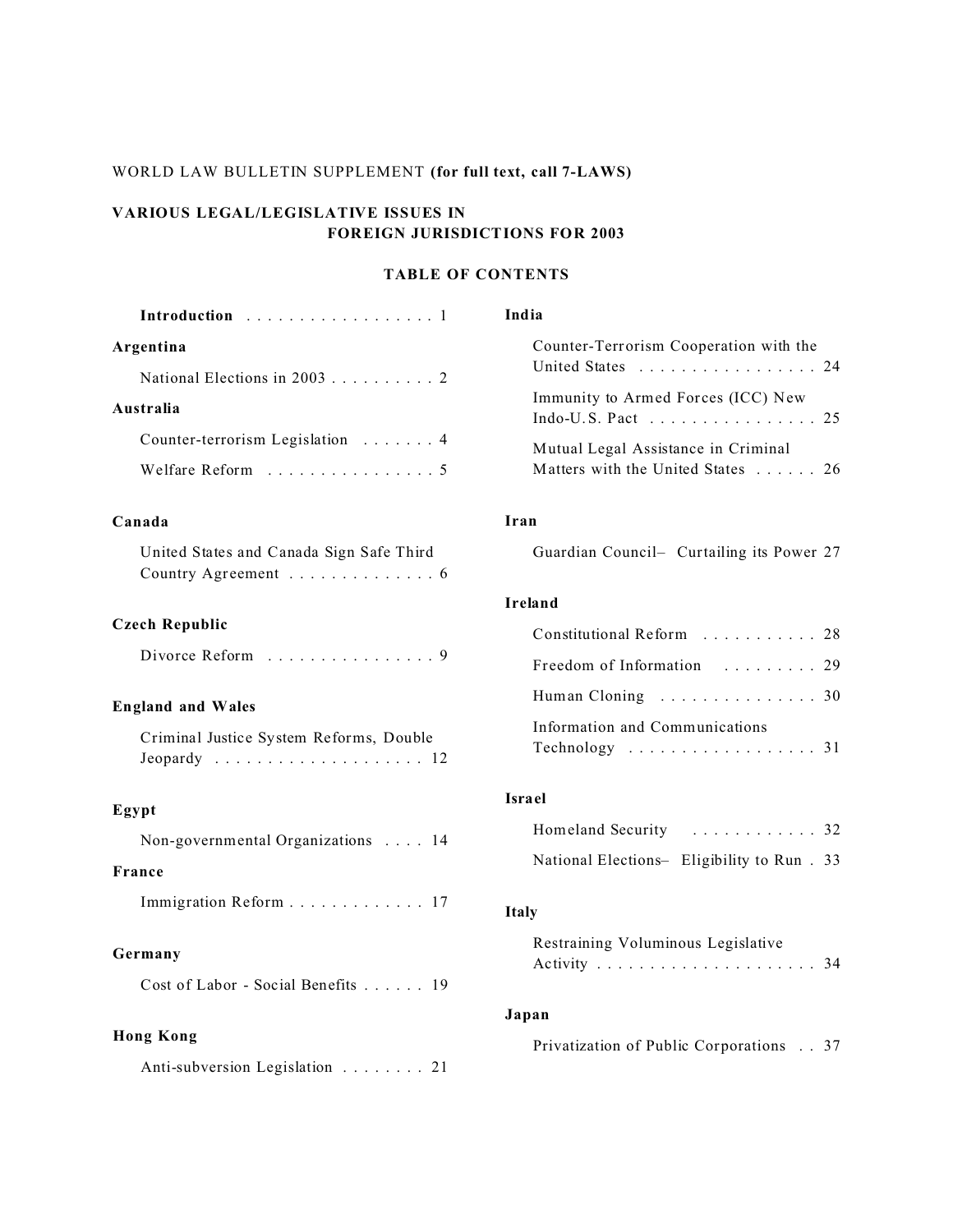## **Kenya**

| Public Health-Response to AIDS |  |  |  |  |  |  |  |  |  |  |  |
|--------------------------------|--|--|--|--|--|--|--|--|--|--|--|
|                                |  |  |  |  |  |  |  |  |  |  |  |

## **Mexico**

| Electricity Sector Privatization 41 |  |
|-------------------------------------|--|
| Labor Law Reforms 43                |  |

#### **The Netherlands**

| Data of Donors of Sperm or Germ Cells for |  |
|-------------------------------------------|--|
| Artificial Insemination 44                |  |
| New Statutory Inheritance Law  45         |  |

# **People's Republic of China**

|  |  |  |  |  |  |  |  |  |  |  |  |  |  |  |  |  |  |  |  | 46 |  |
|--|--|--|--|--|--|--|--|--|--|--|--|--|--|--|--|--|--|--|--|----|--|
|--|--|--|--|--|--|--|--|--|--|--|--|--|--|--|--|--|--|--|--|----|--|

## **Poland**

| European Union Accession  48                                   |  |
|----------------------------------------------------------------|--|
| <b>Russian Federation</b>                                      |  |
| Judicial Reform 52                                             |  |
| <b>United Kingdom</b>                                          |  |
| Asylum: Deterring Abuses Through<br>Stricter Laws 56           |  |
| Value of Comparative Law for<br>Congressional Deliberations 58 |  |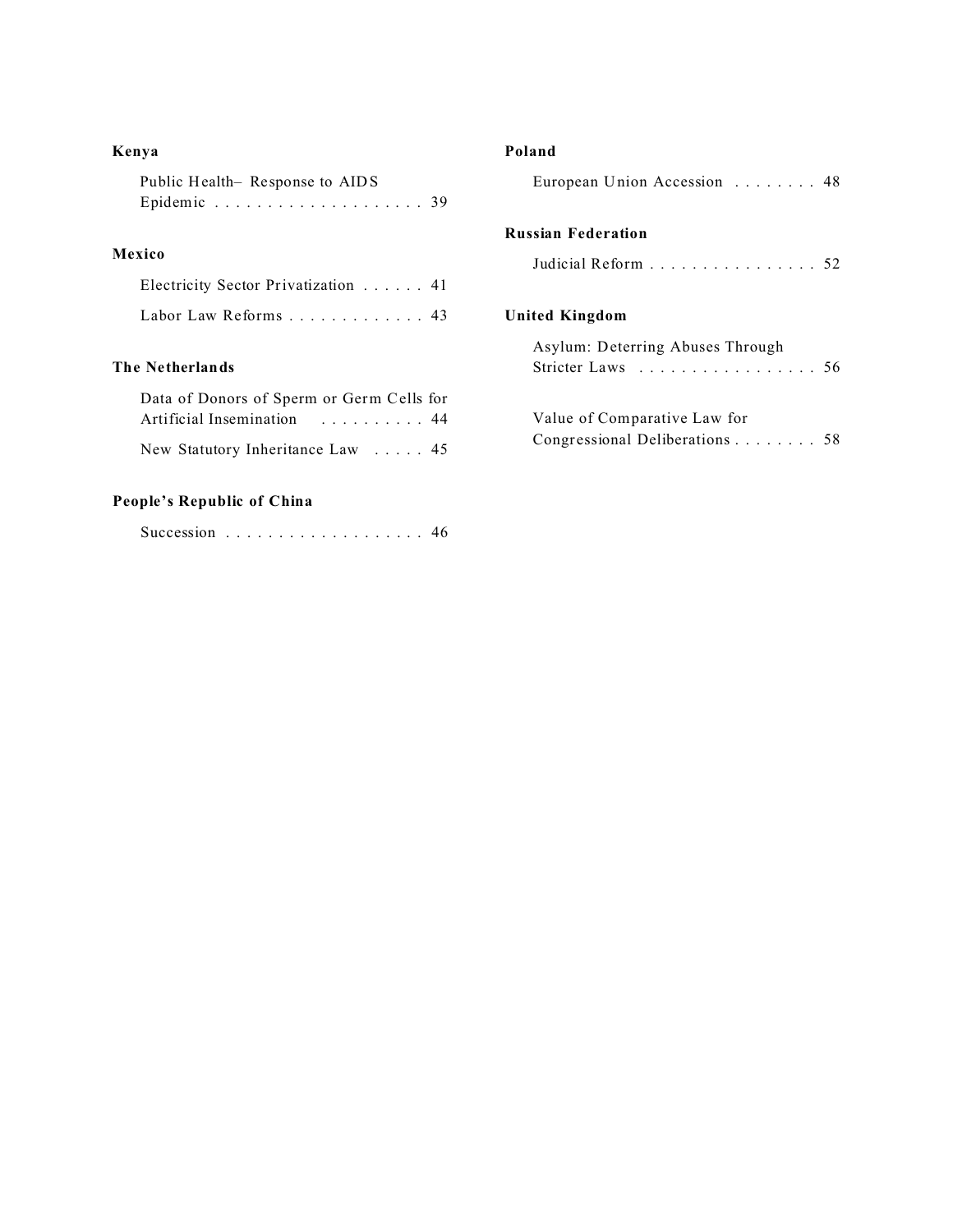#### **INTRODUCTION**

 The purpose of this innovative research product is two-fold. First, it is to showcase the unique research capability that is in place to serve the Congress in its legislative activities. The foreign legal specialists in the Law Library are generally trained and admitted to practice in the foreign jurisdiction represented by their expertise. Such authoritative presence, with the extensive collection of primary foreign legal materials housed in the collection of the Law Library, is an extremely rich and reliable source for legal information and analysis. Second, other legislatures around the world are involved in many of the same social, economic, and political issues that face the Congress of the United States. As is evident from the treatment herein, just as in the United States, some issues lend themselves easily to brief summaries or overviews while others demand a more protracted treatment.

The research staff of the Law Library stands ready to assist in such foreign law matters, as well as in issues involving a comparative law or international law approach. Such research possibilities can be explored or requested through the Director of Legal Research at 202-707-9148 (fax: 202-707-8120).

For illumination on the value to the Congress of comparative law consider ations, a brief piece on that insight is set forth at the end of the individual nation reports.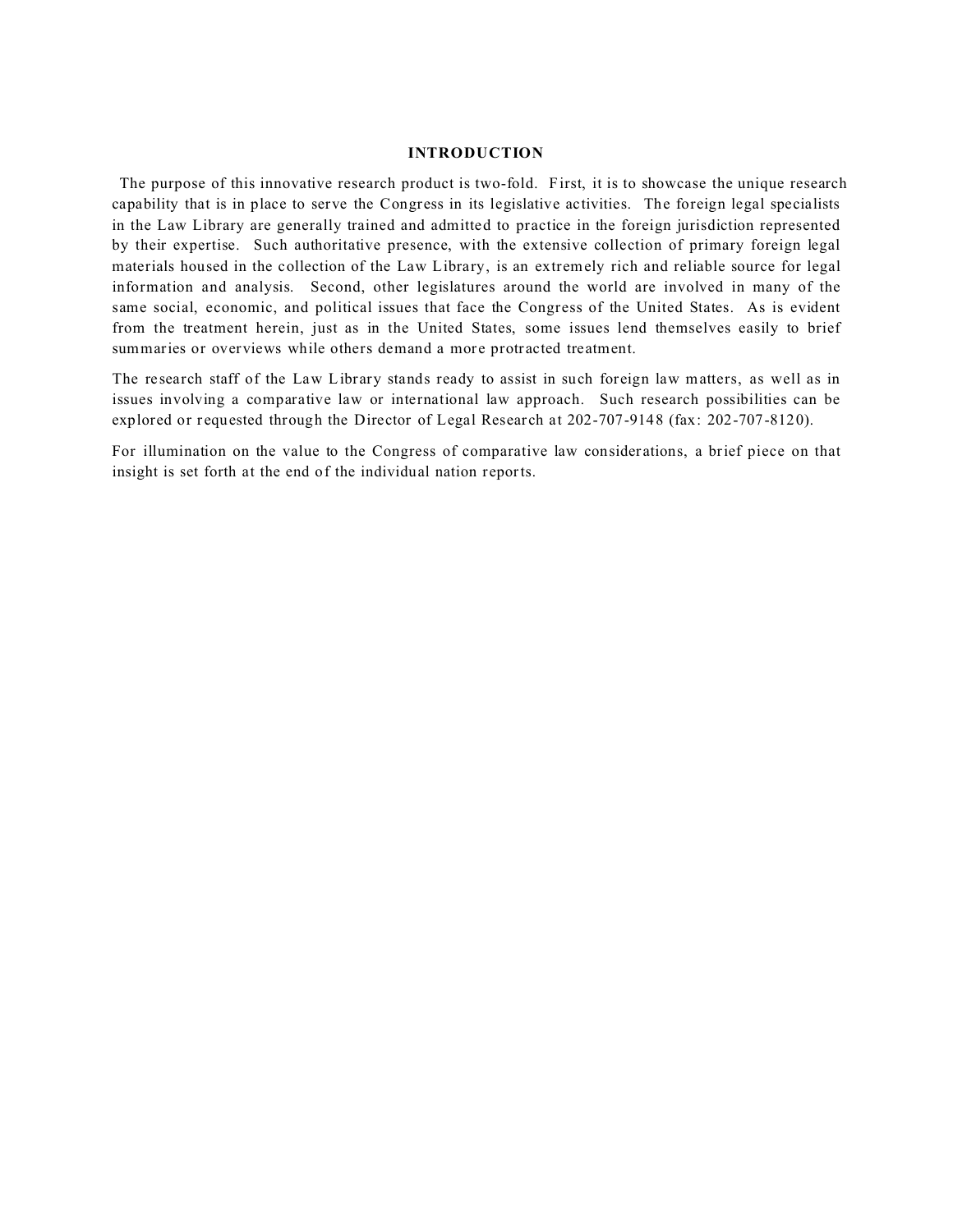# **FRANCE: ANTISEMITISM DRAFT BILL and COMMITTEE REPORT\***

 On December 10, 2002, after a first reading, the National Assembly unanimously adopted the " Draft Bill on Increasing the Penalties for Certain Offenses with Racist, Antisemitic or Xenophobic Characteristics." A few days before, a report prepared by one of the sponsors of the bill and presented in the name of the Constitutional Laws, Legislation, and General Administration Committee<sup>2</sup> had been distributed to other members of the Assembly. The report takes note of the sharp rise in the number of antisemitic acts since October 2000, the date of the second Intifida. It paints a fairly grim picture of the situation. In its introduction, the author states:<sup>3</sup>

In spite of a notable diminution these last months, France has been confronted in the last two years with a wave of racist attacks without precedent, reminiscent of certain somber hours of the Republic.... These attacks, reported in foreign newspapers, tarnish France's image in the world, portraying the French people as racist, xenophobic, and antisemitic, even though these acts are committed by a minority that does not recognize the values of the Republic.

In addition to providing statistics on attacks on synagogues, Jewish schools, private property, and cemeteries and assaults on individuals, the parliamentary report stressed the growing and "alarming" verbal antisemitic violence taking place in schools that further led to physical violence, driving Jewish children to leave public schools. Although this wave of antisemitic attacks and verbal violence has been mostly attributed by the authorities to youths originally from the Maghreb (Algeria, Morocco, and Tunisia), the report states that this "resurgence is facilitated by an almost complete lack of criminal prosecution undertaken by the judicial authorities and by the indifference of public opinion and the media, with certain members of the extreme left elite even approving of it."<sup>4</sup> The report further states that the gravity of the situation made it imperative to add a new legal tool to fight offenses committed with racist motivation, hence the formulation of the draft bill.

The bill, if adopted by the Senate in identical terms, would increase the penalties incurred for certain crimes and

3 *Id*. at 5.

4 *Id*. at 9.

<sup>\*</sup> Prepared by Nicole Atwill, Senior Legal Specialist, Western Law Division. For full reports on terrorism-related legislation in France and several other foreign countries, call the Law Library at 7-LAWS and request *Terrorism: Foreign Legal Responses* or copies of individual country reports contained therein. Abstracts of the reports wer e attached to WLB 2001. 10.

 $1 <$  http://www.assemblee-nationale.fr/12/ta/ta0044.asp>

<sup>&</sup>lt;sup>2</sup> M. Pierre Lellouche, ASSEMBLEE NATIONALE, RAPPORT 452 (Dec. 4, 2002), at  $\lt$  http://www.assemblee-nationale.fr>